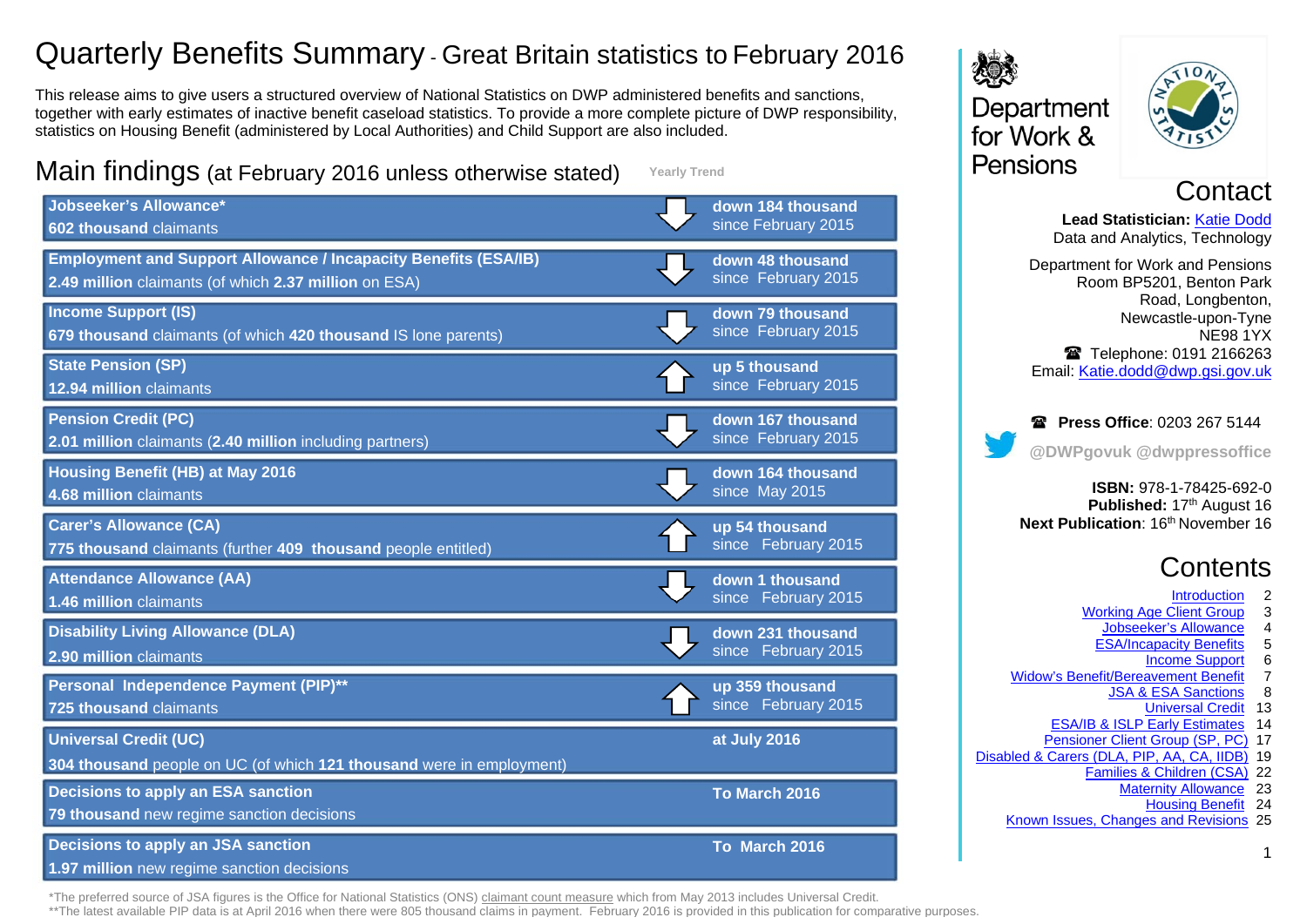# <span id="page-1-0"></span>**Introduction**

This release contains the latest Department for Work and Pensions National and Official Statistics.

### **In this document**

DWP has traditionally administered benefits to a range of claimants who may, or may not have more than one interaction with the department. These benefits include Attendance Allowance, Bereavement Benefit, Carer's Allowance, Disability Living Allowance, Employment and Support Allowance, Housing Benefit, Income Support, Incapacity Benefit/Severe Disablement Allowance, Jobseeker's Allowance, Maternity Allowance, Pension Credit, State Pension, Personal Independence Payments and Widow's Benefit. As well as providing users with an overview of individual benefit statistics, this release attempts to provide a summary of out of work working age and pensionable age client groups and statistical group breakdowns such as Jobseekers, Employment and Support Allowance/incapacity benefits, Lone Parents, and Other income related benefits.

The statistics are released quarterly in February, May, August and November and are primarily sourced from data originally collected via administrative systems. All regular series are full National Statistics **except** working age inactive benefit early estimates, Personal Independence Payments and sanctions (which are official statistics) and Universal Credit statistics (which are experimental). Further information is available [here.](http://www.statisticsauthority.gov.uk/national-statistician/types-of-official-statistics)

The early estimates for working age inactive benefit client groups are released monthly and are designed to give indicative, timely information; they are not a substitute for the National Statistics. They will be replaced by the quarterly National Statistics covering the same period when they are published. The National Statistics are the finalised figures.

These statistics were released on  $17<sup>th</sup>$  August 16 according to the arrangements approved by the UK Statistics Authority. Not all DWP National Statistics are covered by this release. Some statistics have their own first release, but links to these are given throughout.

The UK Statistics Authority has designated these statistics as National Statistics, in accordance with the Statistics and Registration Service Act 2007 and signifying compliance with the Code of Practice for Official Statistics.

Designation can be broadly interpreted to mean that the statistics:

- meet identified user needs;
- are well explained and readily accessible:
- are produced according to sound methods; and
- are managed impartially and objectively in the public interest.

Once statistics have been designated as National Statistics it is a statutory requirement that the Code of Practice shall continue to be observed.

## **Future Releases**

The next release will be on 16<sup>th</sup> November 16. This will contain benefits data to May 2016. For more details see our [background information note.](https://www.gov.uk/government/statistics/dwp-statistical-summary-policies-and-statements)

### **Supplementary statistics**

National benefit data (from 100% sources) underlying the charts and figures featured in this summary are available via our internet-based [100% tabulation tool.](http://tabulation-tool.dwp.gov.uk/100pc/tabtool.html)

The 100% tabulation tool includes further breakdowns by age, gender, duration of benefit, ethnicity and lower level geography e.g. region, local authority, parliamentary constituency.

Statistics on Housing Benefit claimants/weekly amounts, Personal Independence Payments, JSA/ESA sanction decisions, Work Programme and Universal Credit are now available via [Stat-Xplore,](https://stat-xplore.dwp.gov.uk/) an interactive way for users to create their own statistical tables and related breakdowns.

If you need a more detailed breakdown for a particular benefit (for example the type of JSA in payment) you may need to use ou[r 5% sample data](http://tabulation-tool.dwp.gov.uk/5pc/tabtool.html) which has more detail but less comprehensive coverage.

**However, 100% data should always be used in preference to 5% estimates** (where available), as they are more accurate and form DWP's headline statistics.

Statistics are also released via the [NOMIS](https://www.nomisweb.co.uk/Default.asp) website and lower geographical statistics are available via the [Neighbourhood](http://tabulation-tool.dwp.gov.uk/NESS/page1.htm)  [Statistics website.](http://tabulation-tool.dwp.gov.uk/NESS/page1.htm)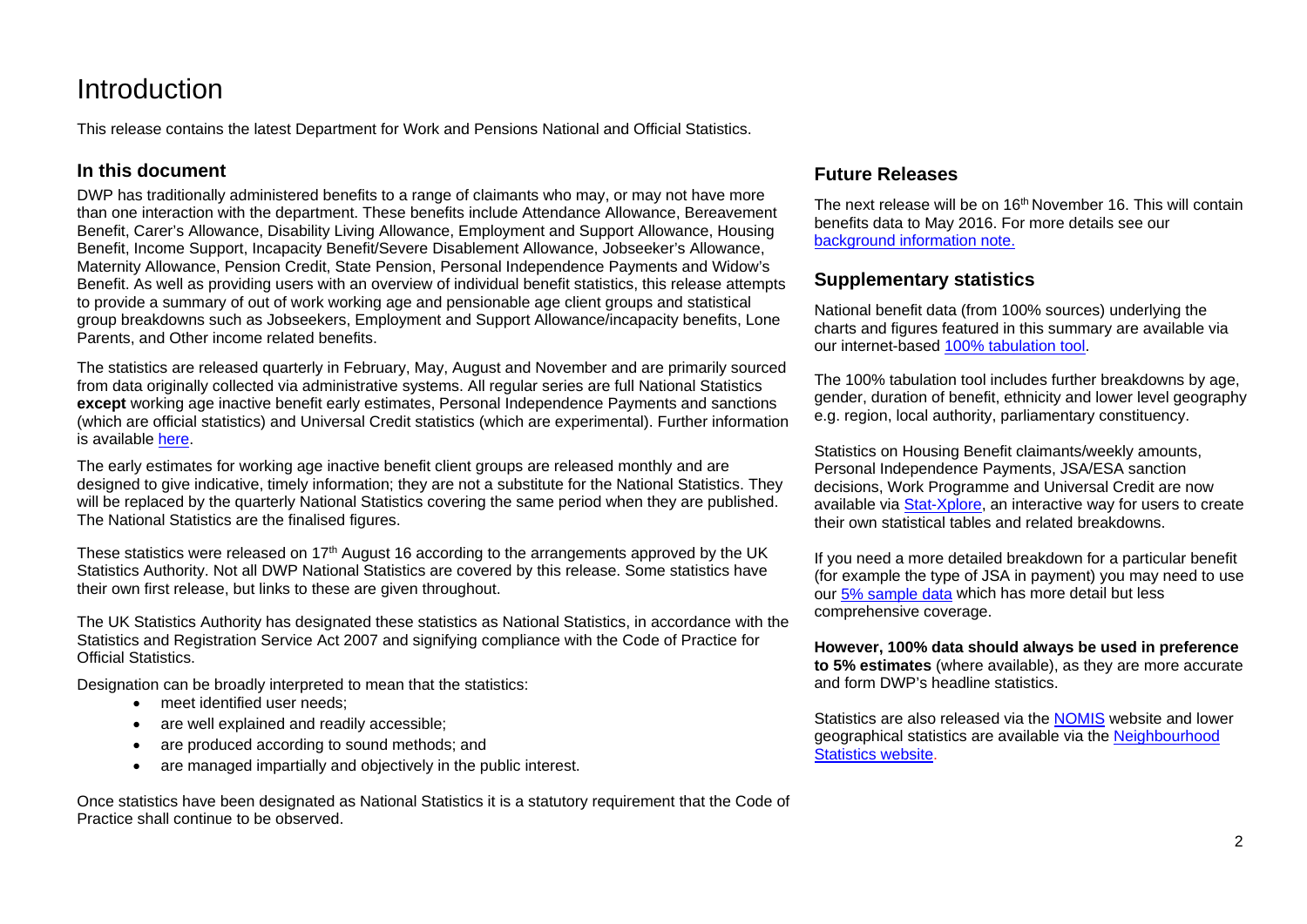# <span id="page-2-0"></span>1.1 Experimental Statistics - Working age client group

Combines data collected for DWP working age benefits\* and the [ONS Experimental Claimant Count.](https://www.nomisweb.co.uk/query/select/getdatasetbytheme.asp?theme=72) The Claimant Count is the headline indicator of the number of people claiming benefits principally for the reason of being unemployed. From May 2013 the Claimant Count includes people claiming Jobseeker's Allowance plus those who claim Universal Credit who are out of work. The information in this section focuses on claimants of out of work benefits excluding carers (as carers are not generally subject to labour market activation policies). While most people claiming these benefits will be out of work a small number will be in employment. See about these [statistics](#page-24-1) for further information.

The client group data does not include Personal Independence Payment.

## **Main out of work benefits continue to follow their most recent trends**

Working age claimants by statistical group between August 1999 and February 2016





\*Jobseeker's Allowance (JSA), Incapacity Benefit, Employment and Support Allowance, Severe Disablement Allowance and Income Support for working age claimants (including Pension Credit for males under State Pension age).

"Other Income related" covers recipients of Income Support or Pension Credit who are not included in "incapacity

### **Main Messages**

**The Claimant Count and Lone Parent group are decreasing over time (the Claimant Count at a much faster rate). The ESA and incapacity benefits client group has continued to rise slightly over the past year.**

Between August 1999 and May 2008, the Claimant Count in Great Britain fell from 1.21 million to 807 thousand. However, it rose to over 1.60 million at February 2010. Since then, numbers remained broadly steady until a fall to under 1 million at August 2014.

In the last year the Claimant Count fell 76 thousand to **760 thousand in February 2016**.

**The number of claimants in the Lone Parent client group** fell from 945 thousand to **420 thousand** between August 1999 and **February 2016**.

The number of working age claimants of **Employment and Support Allowance (ESA) and incapacity benefits totals 2.49 million at February 2016**. This shows a decrease of 48 thousand since last year.

The **[Tabulation](http://tabulation-tool.dwp.gov.uk/100pc/wa/ccdate/ccstatgp/a_carate_r_ccdate_c_ccstatgp.html) Tool Client group** data does not include Universal Credit.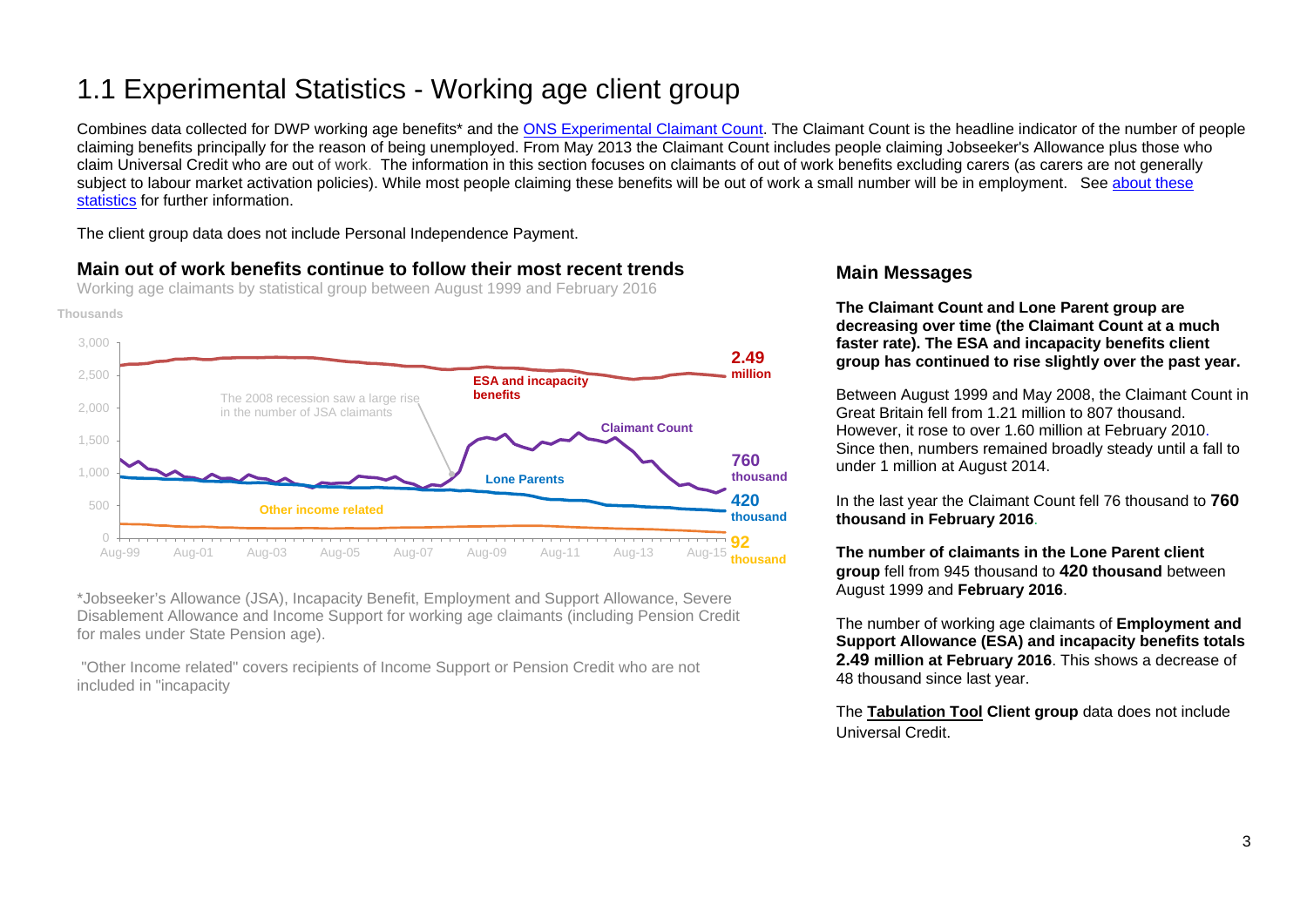# <span id="page-3-0"></span>1.2 National Statistics – Jobseekers Allowance

Jobseeker's Allowance (JSA) was introduced on 7th October 1996 and has both contributory and income-related elements. It is paid to people under state pension age who are available for and actively seeking work. [Universal Credit](https://www.gov.uk/government/collections/universal-credit-statistics) was introduced in April 2013 and will abolish income-based Jobseeker's Allowance as it is rolled out.

### **The number of people on Jobseeker's Allowance is decreasing. Males account for almost two thirds of all Jobseeker's Allowance claims**

Jobseeker's Allowance claimants by Gender: August 1999 to February 2016





#### **Main Messages**

The DWP figures show the **total number of Jobseeker's Allowance claimants at February 2016 was 602 thousand**. **Female claimants represented 37%** of the total number of JSA claimants (**221 thousand**), while **males represented 63% (380 thousand)**.

**The total number of JSA claimants has decreased by 184 thousand since February 2015**, with **men decreasing by 126 thousand** and **women decreasing by 58 thousand**.

See **[Tabulation](http://tabulation-tool.dwp.gov.uk/100pc/jsa/ccdate/ccsex/a_carate_r_ccdate_c_ccsex.html)** for full supporting **JSA** data.

#### The preferred source of JSA figures is the Office for National Statistics (ONS) [claimant count measure](https://www.nomisweb.co.uk/query/select/getdatasetbytheme.asp?theme=72) which from May 2013 includes Universal Credit.

DWP produce a separate set of Jobseeker's Allowance figures to enable cross-benefit analysis and supply a wider range of breakdowns, and these are provided in this release.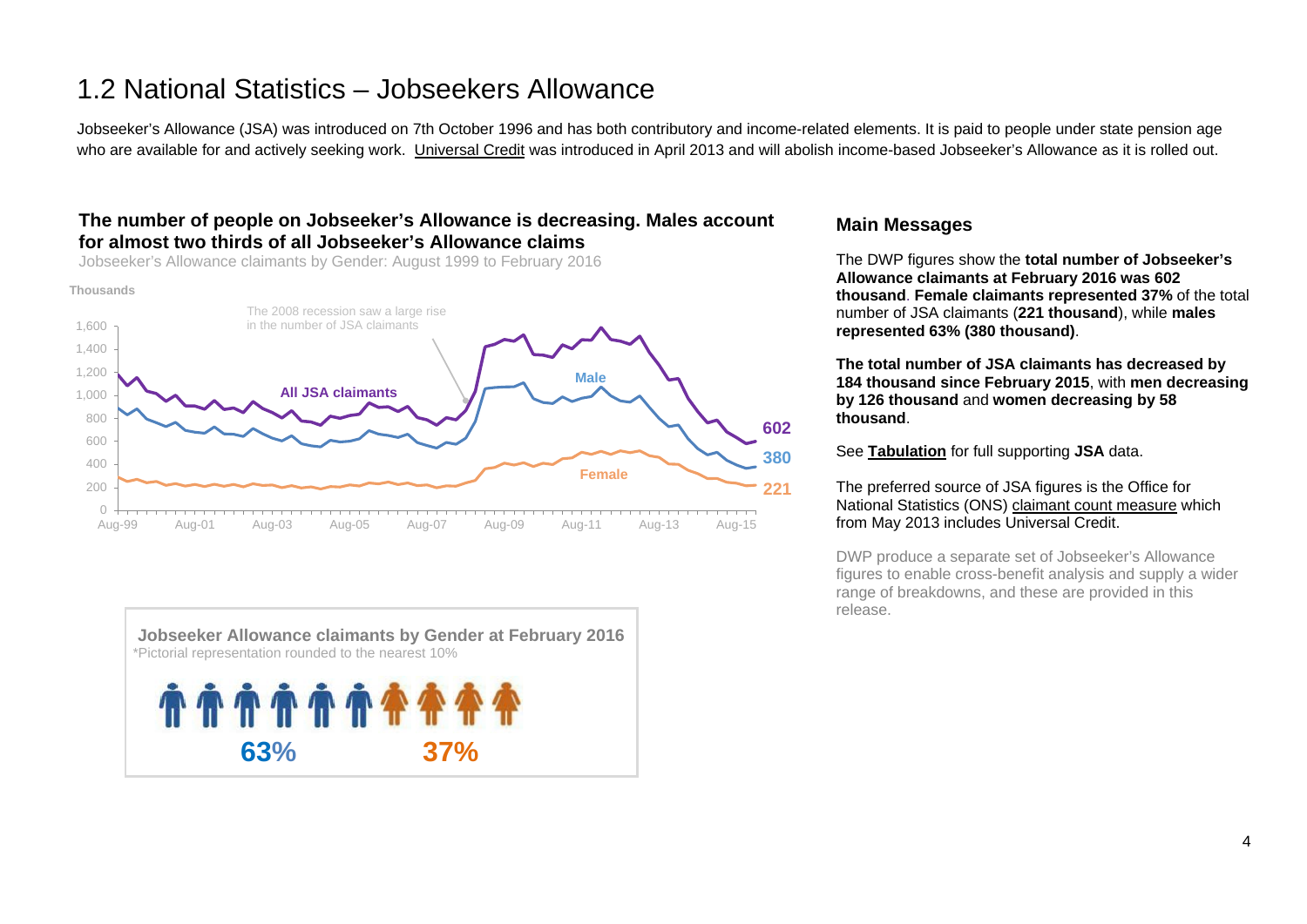# <span id="page-4-0"></span>1.3 National Statistics – Employment and Support Allowance and incapacity benefits

From October 2008, Employment & Support Allowance (ESA) replaced Incapacity Benefit (IB) and Income Support (IS) paid on the grounds of incapacity for new claims. Incapacity benefits consist of Incapacity Benefit (introduced on 13th April 1995 and paid to people who are incapable of work and who have paid sufficient contributions throughout their working life) and Severe Disablement Allowance (SDA). This section includes a small number of claimants over State Pension age; therefore figures may differ to those in section 1.1 which refers to working age claimants only.

Between October 2010 and spring 2014 most claimants who received IB, SDA and IS paid on the grounds of illness or disability were assessed to see if they qualified for ESA. If they qualified for ESA their IB, SDA or IS claim was converted into an ESA claim. For claimants who were previously in receipt of IB or SDA, their benefit was converted to contributory ESA; if they were previously in receipt of IS their benefit was converted to income-related ESA. In the same way as with IB, contributory ESA can be paid with an income-related top up and a transitional addition if appropriate. The government has limited the period for which contribution-based ESA can be paid in some circumstances. These changes came into effect on 1 May 2012. Claimants who have already received 365 days of contribution-based ESA saw their entitlement end on 30 April 2012*.* 

[Universal Credit](https://www.gov.uk/government/collections/universal-credit-statistics) was introduced in April 2013 and will abolish income-related Employment and Support Allowance as it is rolled out.

## **The number of people on ESA is rising, as the number on Incapacity Benefit falls**

Employment and Support Allowance/Incapacity benefits claimants since May 2005

Employment and Support Allowance and Incapacity Benefit caseload proportions



### **Main Messages**

**At February 2016, there were 2.49 million claimants of Employment and Support Allowance and incapacity benefits** (Incapacity Benefit or Severe Disablement Allowance), a decrease of 48 thousand on a year earlier. 53% of claimants were men and 47% women. The male caseload has decreased by 40 thousand and the female caseload has increased by 8 thousand in the year to February 2016. See **[Tabulation](http://tabulation-tool.dwp.gov.uk/100pc/tabtool.html)** for full supporting data.

In February 2016, approximately **92.7%** of claimants were in receipt of benefit payments from Incapacity Benefit, Severe Disablement Allowance, Employment and Support Allowance, Income Support or Pension Credit. **The remaining 7.3% received National Insurance credits only** (i.e. no payment of IB, SDA, ESA, IS or PC). This compares to 5.8% receiving no benefit payments in February 2012. This change is because the government has limited the period for which contribution-based ESA can be paid in some circumstances (see information above).

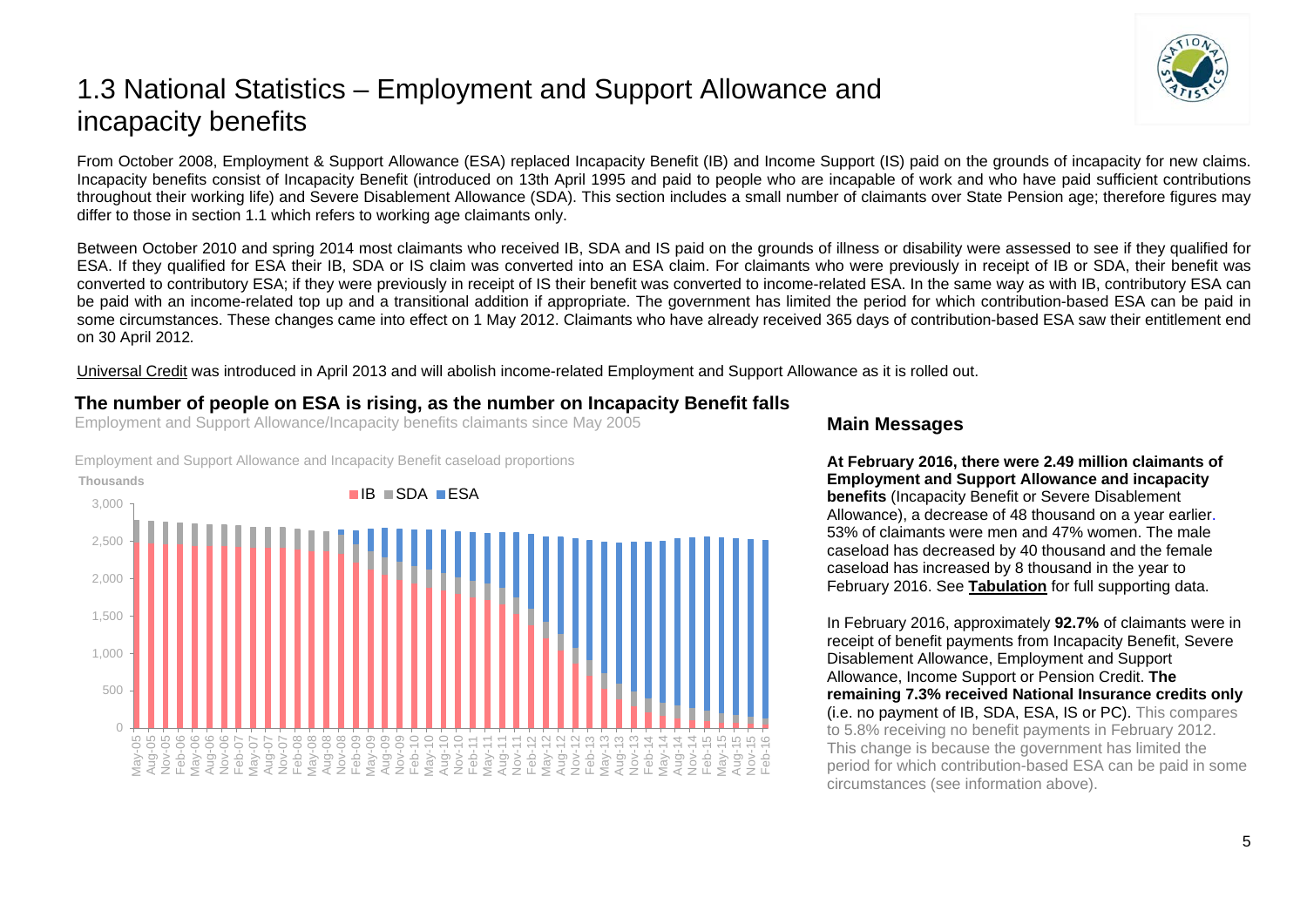# <span id="page-5-0"></span>1.4 National Statistics – Income Support



Income Support (IS) was introduced on 11th April 1988 and is an income-related benefit that can be claimed by adults under state pension age that work fewer than 16 hours a week and have insufficient income to meet their needs. Prior to the introduction of Pension Credit in October 2003, IS was available to people aged 60 and over. From 27th October 2008, Employment & Support Allowance (ESA) replaced Incapacity Benefit and Income Support paid on the grounds of incapacity for new claims. The Lone Parent Obligation policy came into effect from 24 November 2008; Lone Parents (LPs) with a youngest child aged 12 or over were no longer able to make a new or repeat claim for Income Support (IS) solely on the basis of their parental status. Existing IS LPs with a youngest child aged 12 or over had their eligibility removed over a period of time commencing 2nd March 2009. From October 2009 this policy was extended to LPs with a youngest child aged 10 or 11 and from October 2010 the policy was extended to LPs with a youngest child aged 7 or over. The Welfare Reform Act 2012 introduced further changes and from 21 May 2012 lone parents are eligible to claim Income Support until their youngest child is five years old. [Universal Credit](https://www.gov.uk/government/collections/universal-credit-statistics) was introduced in April 2013 and will abolish Income Support as it is rolled out.

### **The number of people on Income Support continues to decrease, largely due to the decrease in those claiming incapacity benefits**

Income support claimants by statistical group: August 1999 to February 2016



Pension Credit (PC) replaced Minimum Income Guarantee (MIG) in Income Support on 6 October 2003. MIG claimants have been excluded from this data prior to November 2003.

### **Main Messages**

**At February 2016, the total number of Income Support claimants was 679 thousand**. **Lone Parents** (all single claimants with dependants under 16, excluding claimants of incapacity benefits) **represented 62% of the IS caseload** (**420 thousand**). Claimants of **incapacity benefits represented 8% of the IS caseload (55 thousand**), while **Carers** and **Others** represented **30%** of the caseload (**172 thousand** and **32 thousand** respectively).



See **[Tabulation](http://tabulation-tool.dwp.gov.uk/100pc/is/tabtool_is.html)** for full **Lone Parent** by Age data.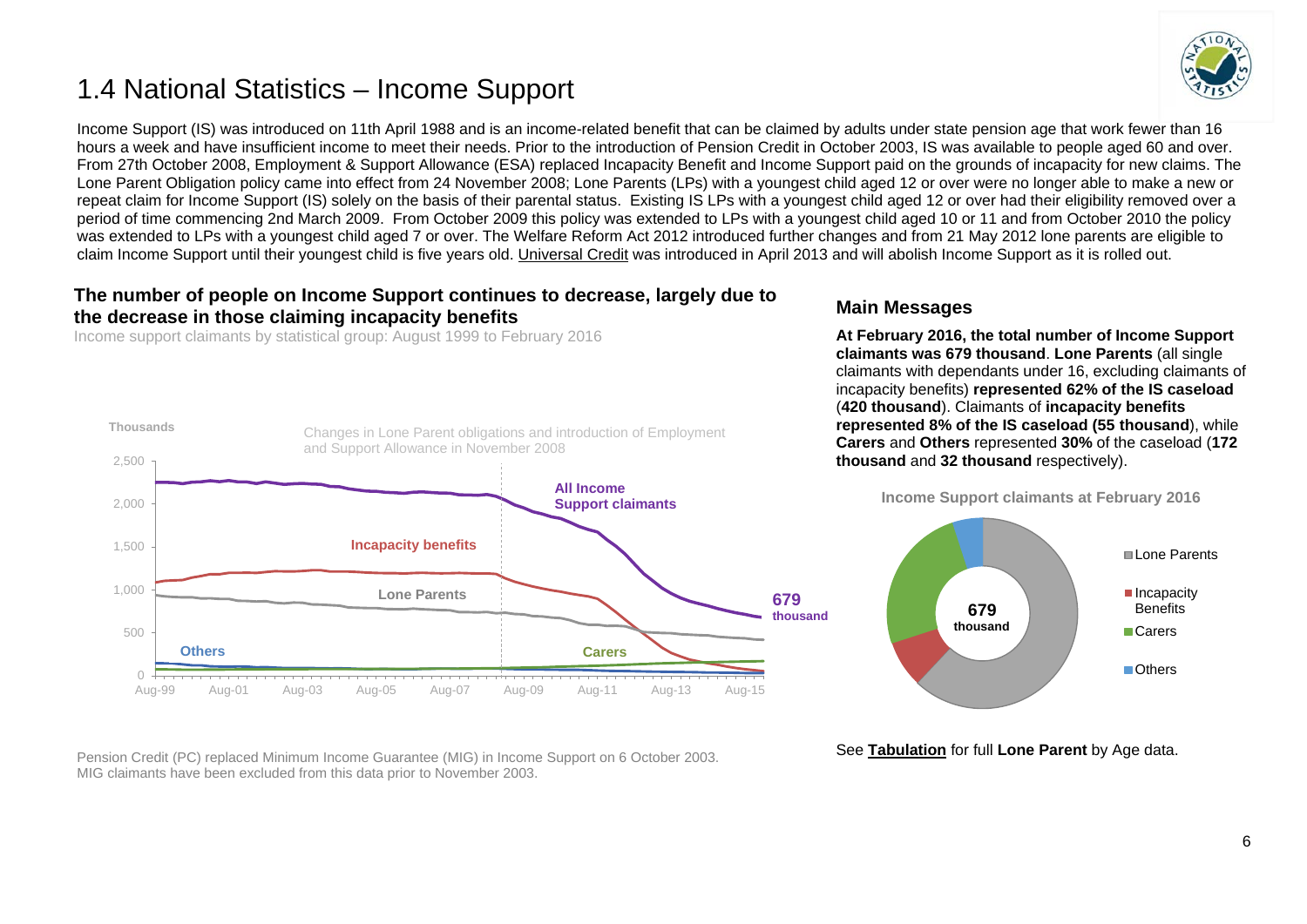# <span id="page-6-0"></span>1.5 National Statistics – Widow's Benefit and Bereavement Benefit



Widow's Benefit (WB) was introduced on 6th July 1948 and is payable to women widowed between 11th April 1988 and 8th April 2001 inclusive. There are three types of WB: Widow's Payment, Widowed Mother's Allowance and Widow's Pension. Women widowed before 11th April 1988 continue to receive Widow's Benefit based on the rules that existed before that date.

Bereavement Benefit (BB) was introduced on 9th April 2001 as a replacement for Widow's Benefit. It is payable to both men and women widowed on or after 9th April 2001. There are three types of BB: Bereavement Payment, Widowed Parent's Allowance and Bereavement Allowance*.*

### **The number of people on Widow's Benefit continues to fall as those on Bereavement Benefit has gradually risen**

Widow's Benefit and Bereavement Allowance claimants: August 1999 to February 2016

Bereavement Benefit was introduced in April 2001. Figures are

available from May 2002 onwards

#### **Thousands**



**Main Messages**

**At February 2016, there were 23 thousand claimants of Widow's Benefit,** a fall of 3 thousand on a year earlier. Of these, 21 thousand were in receipt of Widow's Pension and 1 thousand received Widowed Mother's Allowance.

**At February 2016, there were 68 thousand claimants of Bereavement Benefit**, decrease of 1 thousand on a year earlier. Of these, 24 thousand were in receipt of Bereavement Allowance and 44 thousand were in receipt of Widowed Parent's Allowance.



See **Tabulations** for supporting **[WB](http://tabulation-tool.dwp.gov.uk/100pc/wb/ccdate/cat/a_carate_r_ccdate_c_cat.html) and [BB](http://tabulation-tool.dwp.gov.uk/100pc/bb/ccdate/cat/a_carate_r_ccdate_c_cat.html)** data.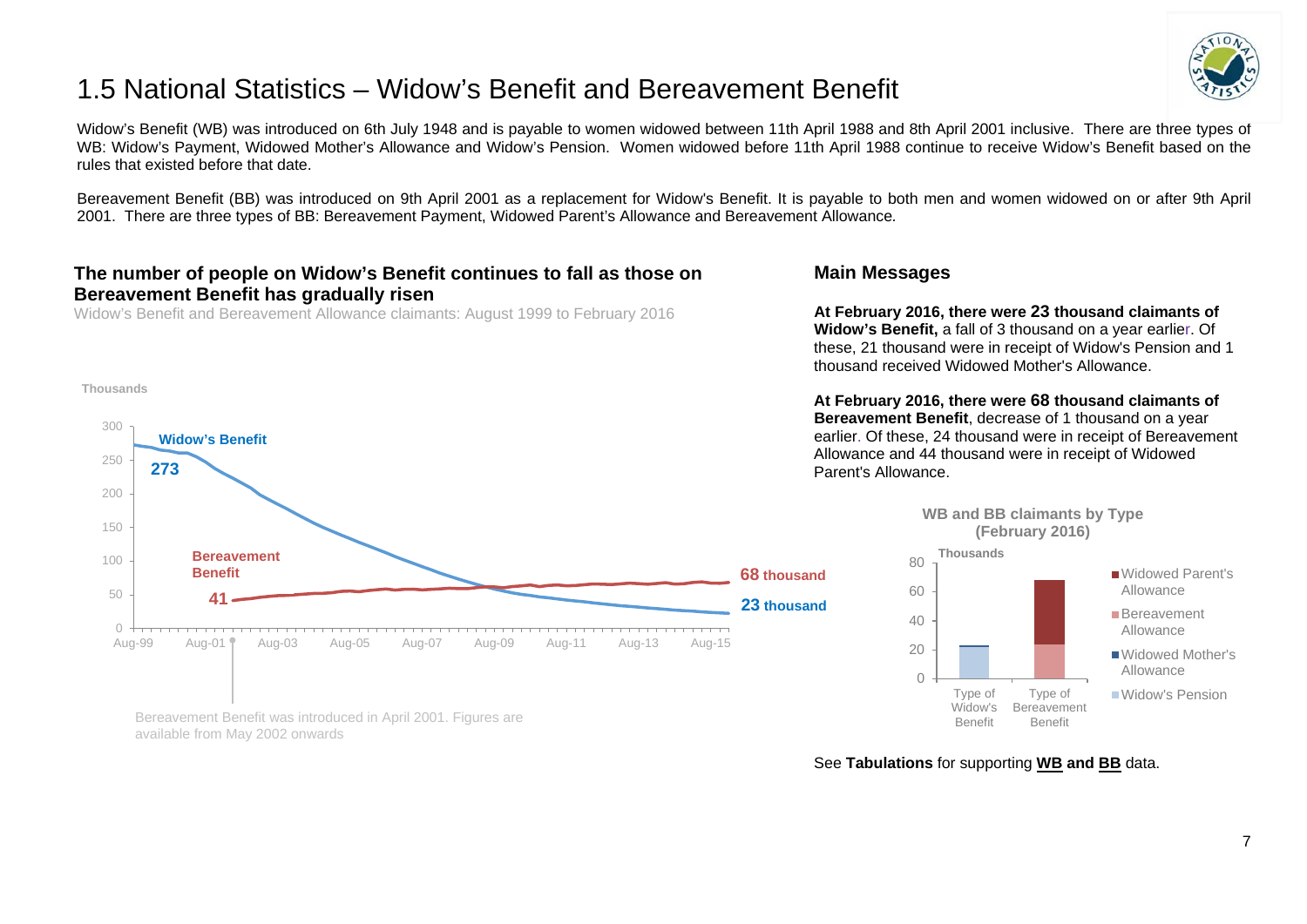# <span id="page-7-0"></span>1.6 Official Statistics: Sanction decisions and reasons: Jobseeker's Allowance<br>Failure to meet one or more conditions of a benefit claim without good reason could lead to payments being stopped for a period (this is known

# **The recent fall in decisions reflects a fall in Jobseeker's Allowance claimants**



# **Recent trends have been driven by Work Programme sanction decisions**



# **What is a sanction decision?**

Each occasion that a condition of benefit claim is not met can result in a decision. This can happen more than once during a claim. **The trends on this page include decisions that resulted in no sanction**. Decisions for Universal Credit are not included.

# **Main Messages**

**The number of sanction decisions reflects the number of JSA claimants. As such, over the last year the number of decisions per month has been declining.**  DWP are looking to enhance the information we make available on the relationship between these two volumes.

**The recent fall in JSA sanction decisions coincides with lower numbers of JSA claimants joining the Work Programme.** Currently the main reasons for sanction decisions (see notes section for details of groupings) are associated with lower level sanctions (see box below)

### **New rules**

From October 2012, new sanctions rules were introduced, aligning broadly with Universal Credit rules.

Read an [overview of the new JSA sanctions rules.](https://www.gov.uk/government/publications/jobseekers-allowance-overview-of-sanctions-rules)

**Sanction levels** (under the new regulations)

- Lower, 4 or 13 weeks (e.g. Work Programme and Work Focused Interviews)
- Intermediate, 4 or 13 weeks; claim may be ended
- Higher 13-156 weeks (e.g. reason for leaving previous employment)

For more information see [guidance.](https://www.gov.uk/government/publications/jobseekers-allowance-sanctions-leaflet/jobseekers-allowance-sanctions-how-to-keep-your-benefit-payment)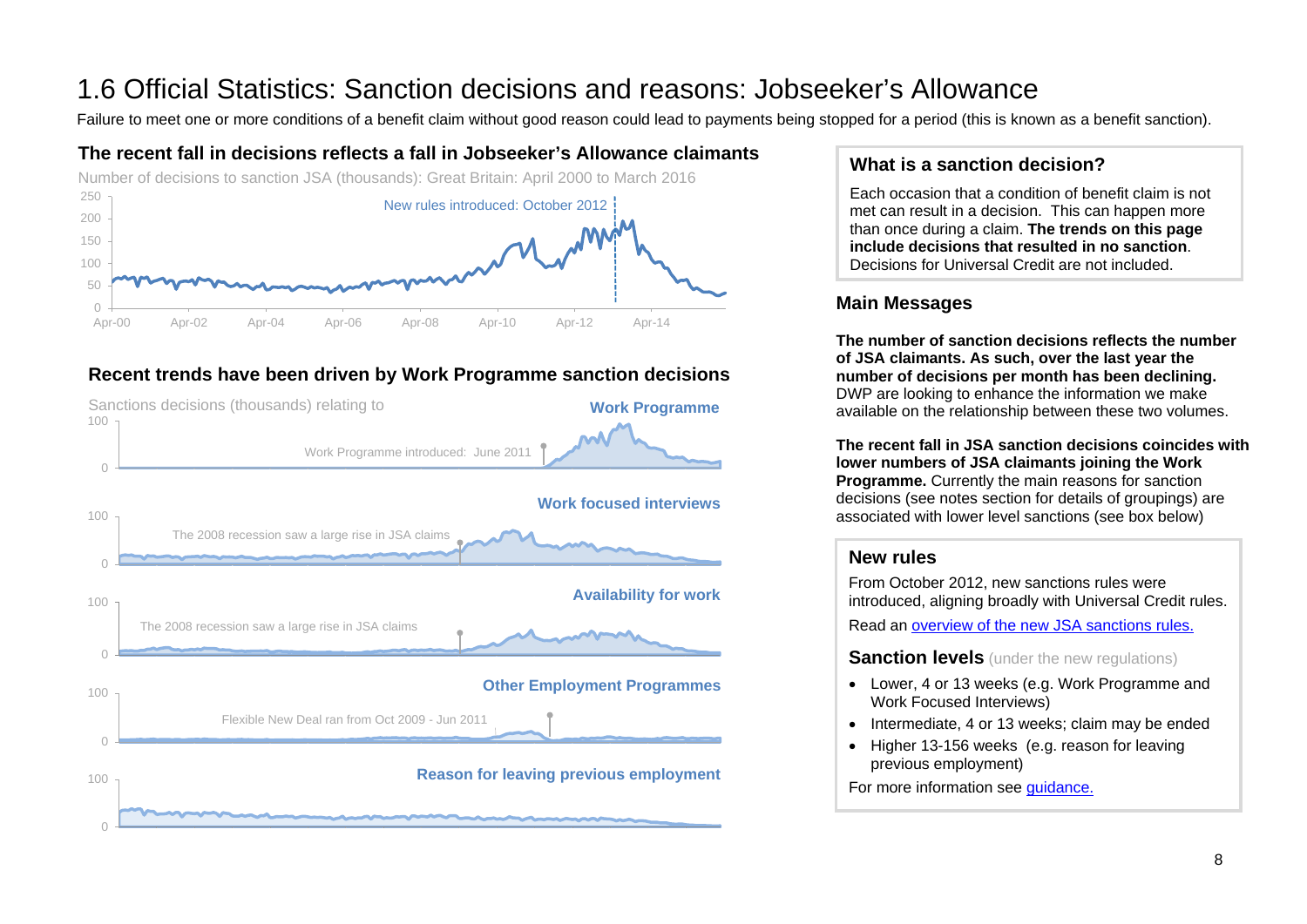# 1.6 Sanction decisions process: Jobseeker's Allowance (new rules)

There is a process in place when claimants don't agree that their benefit payment should be stopped or claim ended.

| Stage 1                                                             | Stage 2                                                                  |                                            | Stage 3                                                                |
|---------------------------------------------------------------------|--------------------------------------------------------------------------|--------------------------------------------|------------------------------------------------------------------------|
| <b>Original</b><br><b>Decisions</b>                                 | <b>Decision</b><br>review                                                | <b>Mandatory</b><br><b>Reconsideration</b> | <b>Appeal</b>                                                          |
| An independent DWP<br>decision maker makes<br>the orginal decision. | Claimants can ask the Department to reconsider<br>the original decision. |                                            | Claimants can appeal<br>to a Tribunal after<br>formal reconsideration. |

# **All decisions under new rules**



# **Decisions to apply a sanction under new rules**



# **Not all decisions result in a sanction**

Each sanction decision has a **maximum of three sequential stages** (up to first tier tribunal). These statistics show each decision at the most recent stage in that process. Not all decisions go through all three stages **before reaching a final outcome**. Both the stage and decision outcome may be updated in future.

# **Main Messages**

**There have been 4.22 million decisions in total under the new rules (between 22 Oct 2012 and 31 March 2016).** The trends illustrate both the movement through the process and the recent fall in volume of decisions.

#### **Summary of decision outcomes at each stage**

22 Oct 2012 to 31 March 2016

| (thousands)                      | Sanction | No Sanction |
|----------------------------------|----------|-------------|
| <b>Original Decisions</b>        | 1,689    | 754         |
| Decision review                  | 189      | 275         |
| <b>Mandatory Reconsideration</b> | 55       | 21          |
| Appeal                           | 34       | 10          |
| Total                            | 1.968    | 1.061       |

Decisions that are reserved or cancelled are not included in this table.

**There have been 1.97 million decisions to apply a sanction under the new rules.** The trends illustrate the impact of the introduction of Mandatory Reconsiderations.

Not all decisions with an outcome to apply a sanction will result in a claimant's benefit being reduced. Where a claimant's benefit is reduced the claimant may be eligible for Hardship payments.

More detailed JSA and ESA sanctions figures can be accessed through **[Stat-Xplore](https://stat-xplore.dwp.gov.uk/)** or via **[gov.uk](https://www.gov.uk/government/collections/jobseekers-allowance-sanctions)**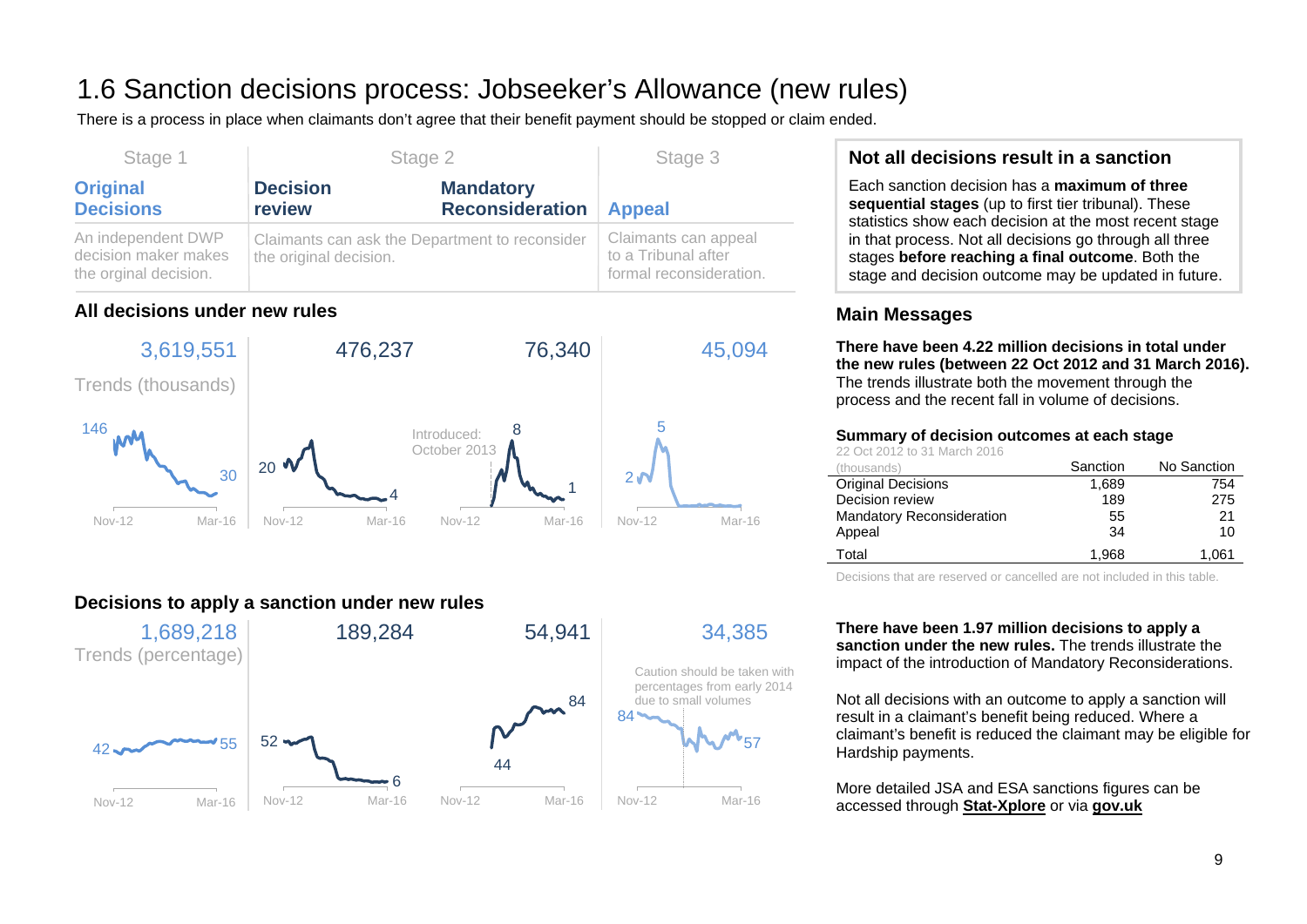# 1.6 Sanction decisions and reasons: Employment and Support Allowance<br>Failure to meet one or more conditions of a benefit claim without good reason could lead to payments being stopped for a period (this is known as a benef

# **ESA sanction decisions have been decreasing for the last year, however the latest month showed a small increase**

Number of decisions to sanction ESA (thousands): Great Britain: October 2008 to March 2016



## **Recent trends have been driven by work related activity sanction decisions**

Sanctions decisions (thousands) relating to **Failure to participate in work related activity**



### **What is a sanction decision?**

Each occasion that a condition of benefit claim is not met can result in a decision. This can happen more than once during a claim. **The trends on this page include decisions that resulted in no sanction**. Sanction decisions only apply to ESA claimants in the work related activity group. They do not apply to those in the support group.

# **Main Messages**

**Over the last 12 months the number of ESA sanction decisions per month has been decreasing.** A sanction referral can pass through several decision-making stages before a final decision is made. The latest months will always contain a higher proportion of sanctions which have not yet "had the chance" to be reviewed/appealed, and may be challenged in subsequent months. Therefore the total number of decisions will always be reduced downwards, and so will the total number of decisions to apply a sanction.

The recent trend is almost entirely driven by decisions related to failure to participate in a work related activity. The increase in decisions of this nature coincides with access changes to the Work Programme for ESA claimants.

#### **New rules**

From December 2012, new sanctions rules were introduced.

For more information see [here.](https://www.gov.uk/government/collections/jobseekers-allowance-sanctions)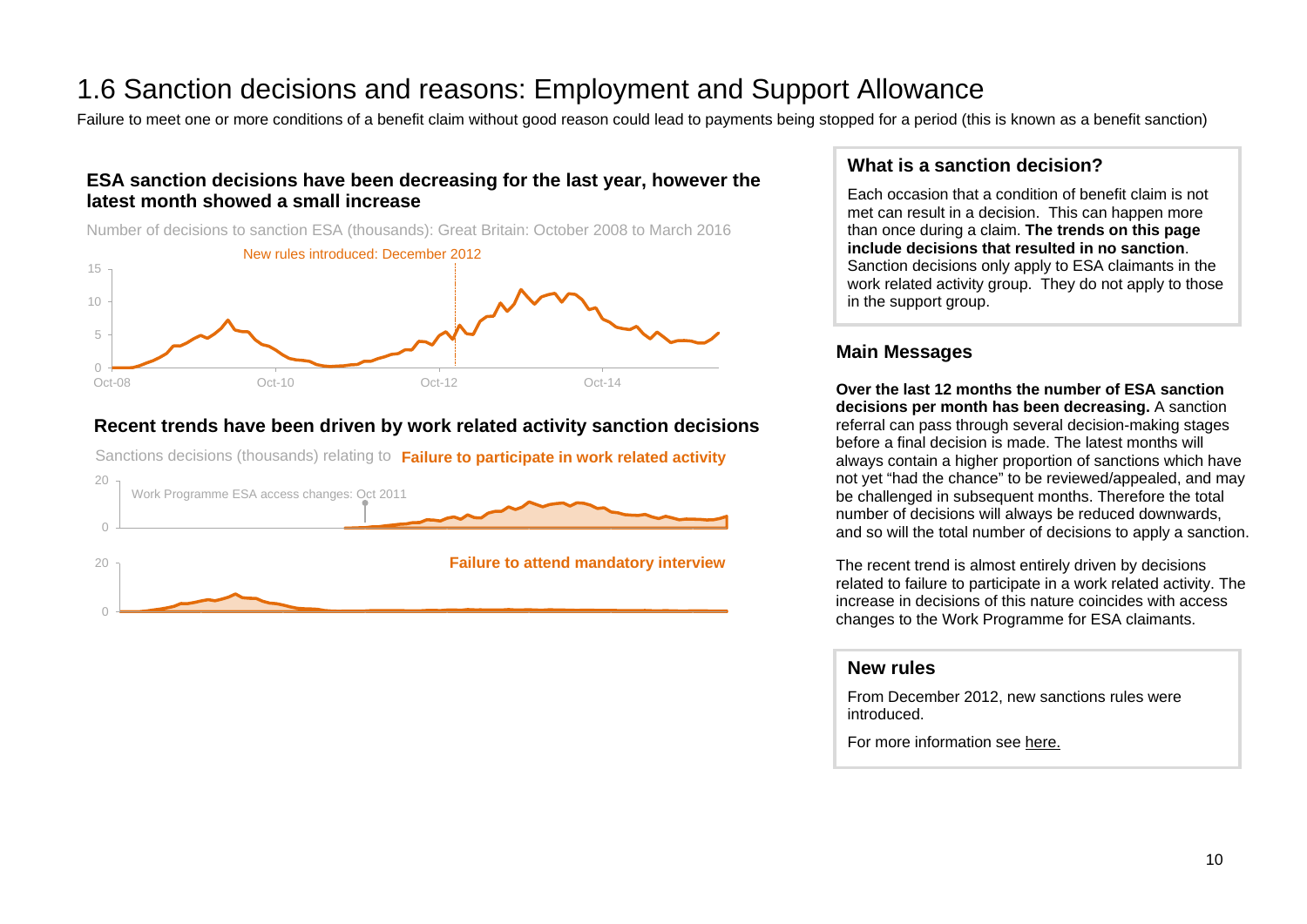# 1.6 Sanction decisions process: Employment and Support Allowance (new rules)

There is a process in place when claimants don't agree that their benefit payment should be stopped or claim ended.

| Stage 1                                                             | Stage 2                                                                  |                                                   | Stage 3                                                                |
|---------------------------------------------------------------------|--------------------------------------------------------------------------|---------------------------------------------------|------------------------------------------------------------------------|
| <b>Original</b><br><b>Decisions</b>                                 | <b>Decision</b><br><b>Review</b>                                         | <b>Mandatory</b><br><b>Reconsideration Appeal</b> |                                                                        |
| An independent DWP<br>decision maker makes<br>the orginal decision. | Claimants can ask the Department to reconsider<br>the original decision. |                                                   | Claimants can appeal<br>to a Tribunal after<br>formal reconsideration. |

# **All decisions under new rules**



# **Decisions to apply a sanction under new rules**



# **Not all decisions result in a sanction**

Each sanction decision has a **maximum of three sequential stages** (up to first tier tribunal). These statistics show each decision at the most recent stage in that process. Not all decisions go through all three stages **before reaching a final outcome**. Both the stage and decision outcome may be updated in future releases.

# **Main Messages**

**There have been 290 thousand decisions in total under the new rules (between 3 Dec 2012 and 31 March 2016).** The trends illustrate both the movement through the process and the recent fall in volume of decisions.

#### **Summary of decision outcomes at each stage**

3 Dec 2012 to 31 March 2016

| (thousands)                      | Sanction | No Sanction |
|----------------------------------|----------|-------------|
| <b>Original Decisions</b>        | 47       | 58          |
| Decision review                  | 31       | 26          |
| <b>Mandatory Reconsideration</b> |          | 1.4         |
| Appeal                           | 0.4      | 0.2         |
| Total                            | 79       | 86          |

Decisions that are cancelled are not included in this table.

#### **There have been a total of 79 thousand decisions to apply a sanction under the new rules.**

Not all decisions with an outcome to apply a sanction will result in a claimant's benefit being reduced. Where a claimant's benefit is reduced the claimant may be eligible for Hardship payments.

More detailed JSA and ESA sanctions figures can be accessed through **[Stat-Xplore](https://stat-xplore.dwp.gov.uk/)** or via **[gov.uk](https://www.gov.uk/government/collections/jobseekers-allowance-sanctions)**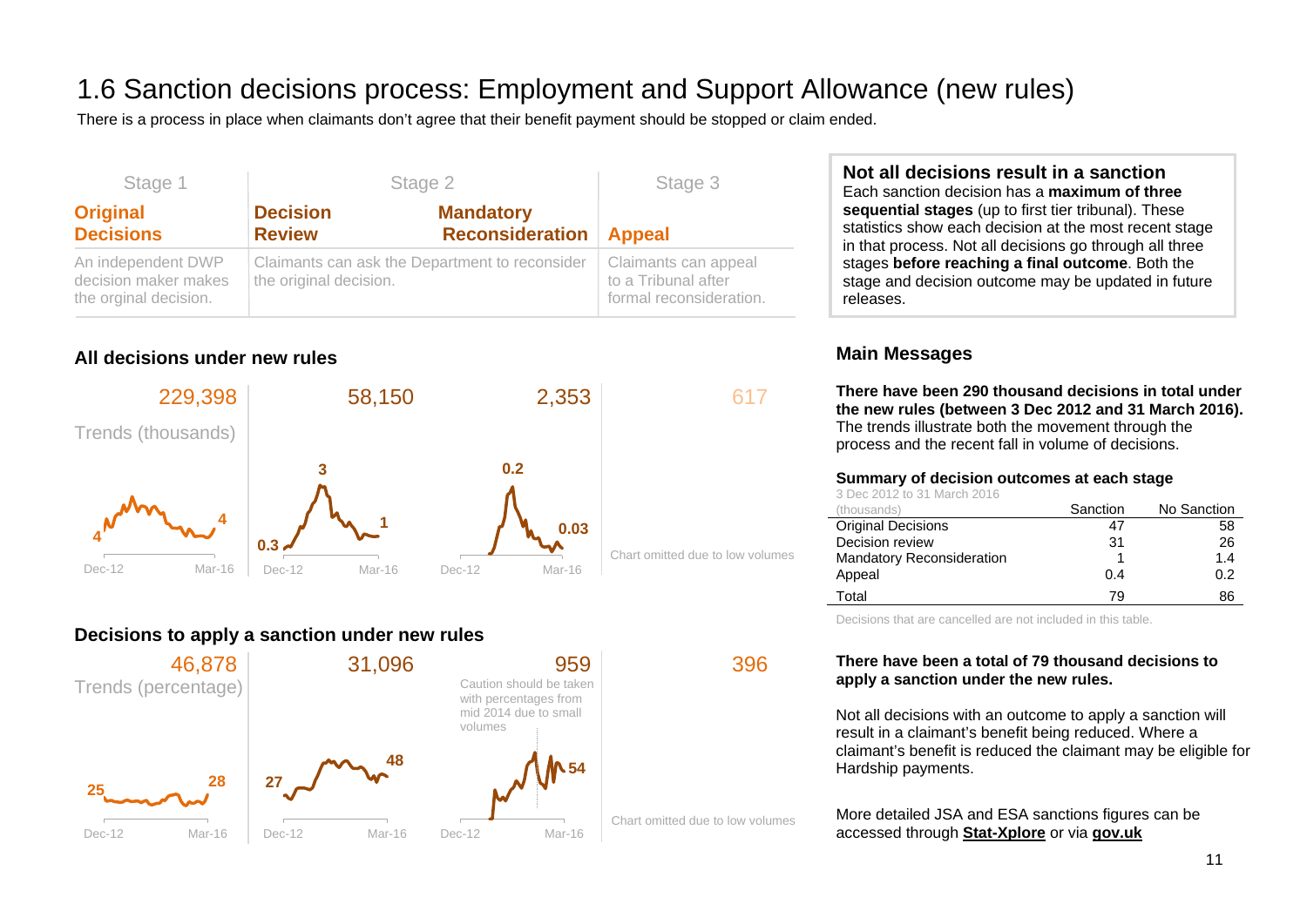# 1.6 Experimental Monthly Rate of Claimants Sanctioned: Jobseeker's Allowance and Employment and Support Allowance Work Related Activity Group (WRAG)

### **The experimental monthly rate of JSA claimants undergoing a sanction has been falling over the last two years**

Jobseekers Allowance decisions to sanction as an experimental rate of Jobseekers Allowance claims: Great Britain: November 2012 to March 2016



#### **The experimental monthly rate of ESA WRAG claimants undergoing a sanction has remained under 1% since the new regime was introduced and is slowly decreasing**

Employment and Support Allowance decisions to sanction as an experimental rate of Employment and Support Allowance WRAG claims: Great Britain: December 2012 to December 2015



### **Main Messages**

The experimental monthly rate of **JSA** claimants undergoing a sanction each month fluctuates but has shown a steady decrease over the last 2 years.

Overall since its peak in March 2014, the experimental monthly rate of **ESA Work Related Activity Group (WRAG)** claimants undergoing a sanction has slowly decreased.

**The Experimental Monthly Rates of Claimants Sanctioned** for ESA and JSA aim to **estimate** the scale of sanctions relative to the number of ESA and JSA claimants in a given month.

The JSA rate is calculated by dividing the number of decisions to apply a sanction (adverse) in a month by the JSA claimant count at a particular point in the same month. The ESA rate is calculated by dividing the number of decisions to apply a sanction (adverse) in a month by the number of ESA WRAG claimants at a particular point in a quarter.

More detailed information on the exact calculation of the rate can be found [here](https://www.gov.uk/government/uploads/system/uploads/attachment_data/file/523832/monthly-rate-of-claims-sanctioned-background-and-methodology.pdf)

A background and methodology document can be found on the Jobseeker's Allowance and Employment and Support Allowance sanctions statistics collection page [here](https://www.gov.uk/government/uploads/system/uploads/attachment_data/file/523832/monthly-rate-of-claims-sanctioned-background-and-methodology.pdf)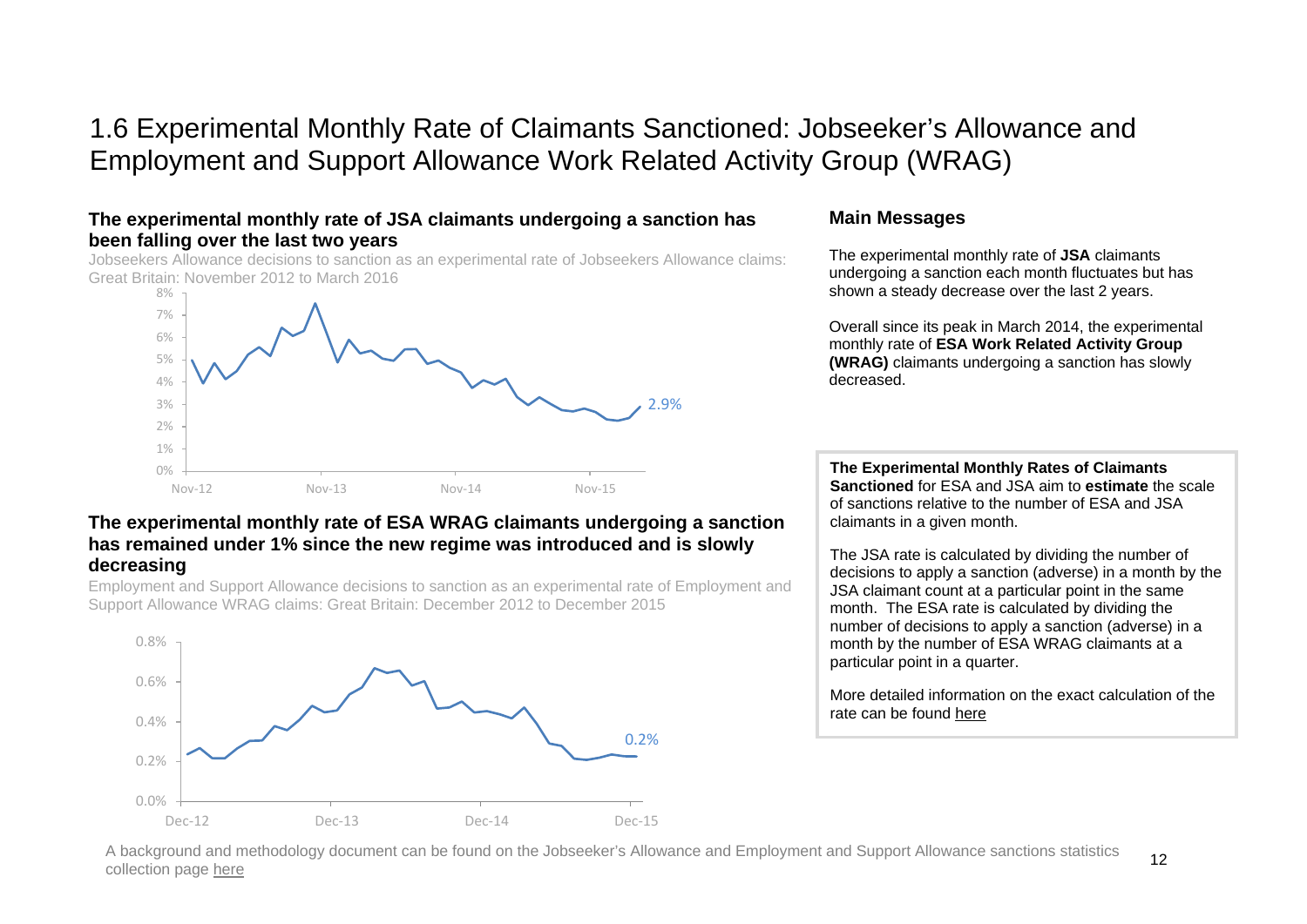# <span id="page-12-0"></span>1.7 Official Experimental Statistics – Universal Credit

[Universal Credit](https://www.gov.uk/government/collections/universal-credit-statistics) was introduced in pathfinder areas of North West England in April 2013. Since October 2013, it has progressively been rolled out to other areas. Universal Credit will be replacing income-related Employment and Support Allowance, income–related Jobseeker's Allowance, Housing Benefit, Income Support, Working Tax Credit and Child Tax Credit. It is now available in all Jobcentre Plus offices to single claimants, and is being expanded across the country to include all claimant types via the full service. We do not currently include statistics on the Full Service.

- Income-based Jobseeker's Allowance
- Income-related Employment and Support Allowance
- Income Support
- Working Tax Credit
- Child Tax Credit
- Housing Benefit

## **The number of people on Universal Credit continues to rise**

People on Universal Credit and Starts by month, Claims made per week



#### **Main Messages**

**303,839** people were on Universal Credit, as of **14th July 2016**. Of these, **120,700** (or 40 per cent) were in employment and **183,144** (or 60 per cent) were not in employment.

**424,513** people have started their claim, i.e. signed a claimant commitment, up to **14th July 2016**. **37,640** starts to Universal Credit were in the last month.

**683,964** claims have been made for Universal Credit up to **4th August 2016. 56,805** claims have been made for Universal Credit in the last four weeks at an average of **14,201** per week.

See **[full release](https://www.gov.uk/government/collections/universal-credit-statistics)** for latest statistical data on **Universal Credit.**  This month's release includes a breakdown showing the number of people on Universal Credit by conditionality regime, as at the count date, 14th July 2016.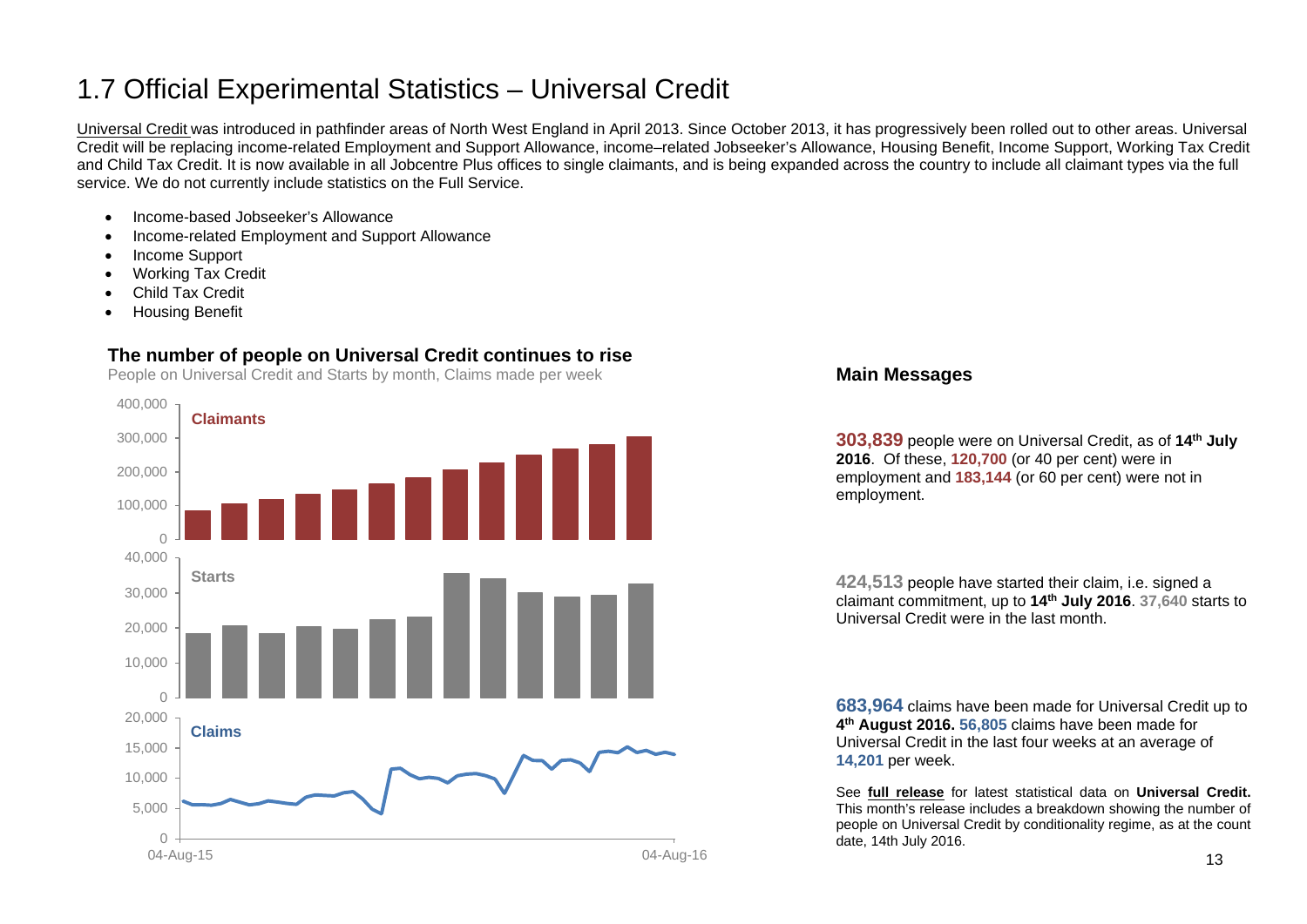# <span id="page-13-0"></span>2.1 Early estimates for working age inactive benefit client group

An estimate of the number of working age people claiming Employment and Support Allowance/Incapacity Benefits (in advance of formal National Statistics publication).

# **Early estimates suggest a fall in the number of working age people claiming ESA/Incapacity Benefits**

#### **National Statistics to February 2016 and early estimates: March 2016 to June 2016**



| 2016               |                            |                            |
|--------------------|----------------------------|----------------------------|
|                    | <b>National Statistic</b>  | <b>Early Estimate</b>      |
| <b>Time Series</b> | <b>Number of Claimants</b> | <b>Number of Claimants</b> |
|                    | (Thousands)                | (Thousands)                |
| Feb-15             | 2,533.22                   |                            |
| $May-15$           | 2,521.17                   |                            |
| Aug-15             | 2,512.09                   |                            |
| <b>Nov-15</b>      | 2.498.79                   |                            |
| $Feb-16$           | 2,485.33                   |                            |
| Mar-16             |                            | 2,475.00                   |
| Apr-16             |                            | 2,475.00                   |
| May-16             |                            | 2,470.00                   |
| Jun-16             |                            | 2,470.00                   |

# **Table 1.1**: Working-age ESA/IB client group February 2015 to June

**The working-age ESA/IB early estimate for** June 2016 **is 2.470 million to the nearest 5,000.** This represents a decrease of around 15,000 (0.6 per cent) since February 2016 (the latest National Statistic).

From October 2008 ESA replaced Incapacity Benefit (IB) and Income Support paid on the grounds of incapacity for new claims. Prior to this the "incapacity benefits group" referred to claimants of IB or Severe Disablement Allowance including working age people claiming Income Support on the grounds of incapacity. From April 2013, [Universal Credit](https://www.gov.uk/government/collections/universal-credit-statistics) was introduced and will replace income-related Employment and Support Allowance as it is rolled out.

When the next quarterly National Statistics are published they will be included in Table 1.1, and the monthly early estimates from this quarter will be removed.

These figures are estimates of the final National Statistic, to give an indication of their accuracy, over the past year the early estimates in Table 1.1 have been revised by an average of 0.1 per cent. See [here](https://www.gov.uk/government/uploads/system/uploads/attachment_data/file/204838/tech-doc-early-estimates-working-age-inactive.pdf) for more information.

These figures are likely to be affected by changes to State Pensions age. Please see the Welfare Reform section of the notes for further information.



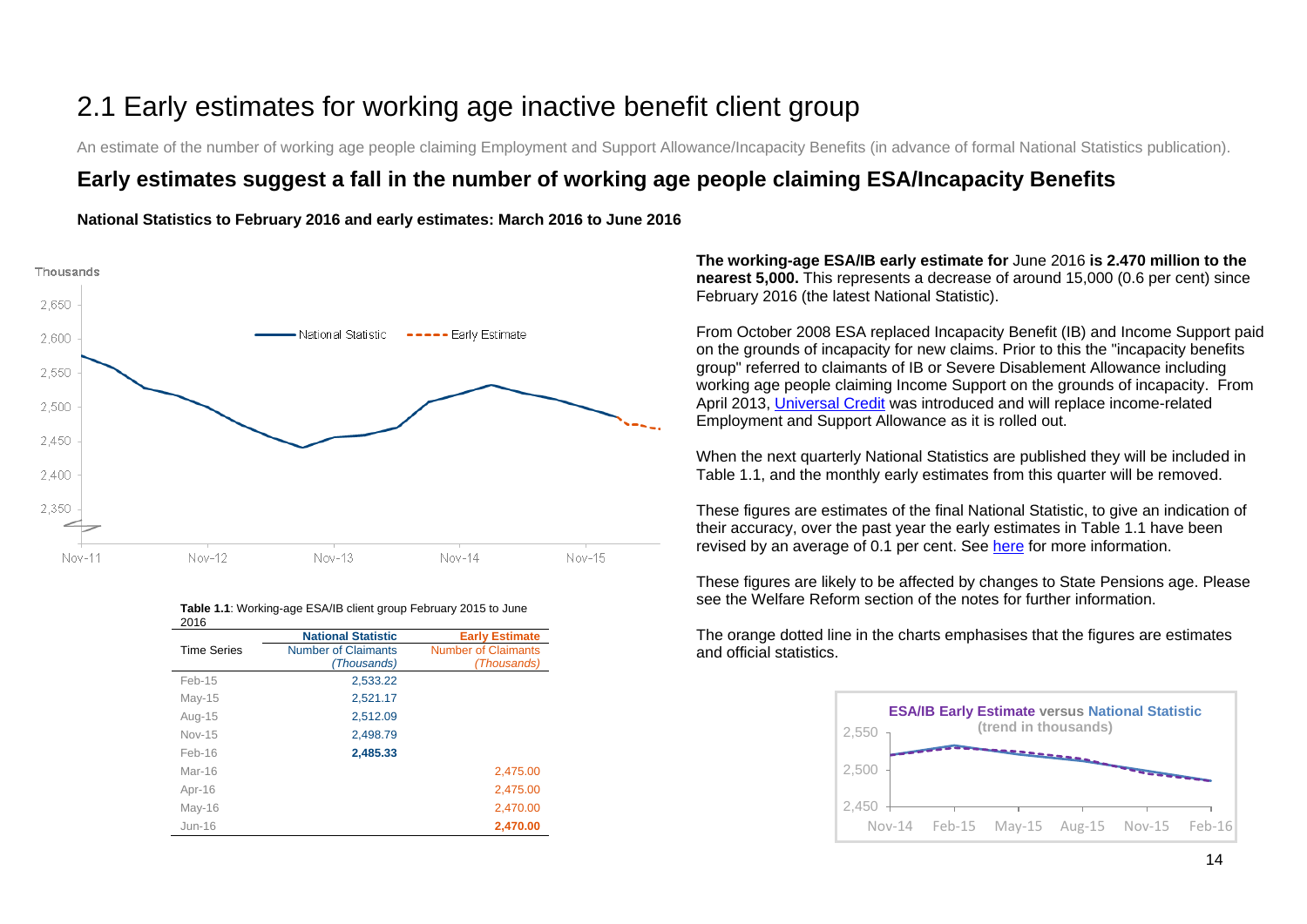# 2.1 Early estimates for working age inactive benefit client group

# **Early estimates suggest a fall in the proportion of working age people claiming National Insurance (NI) credits only**



**National Statistics to February 2016 and early estimates: March 2016 to June 2016**

#### **Table 1.2:** Working-age ESA/IB client group claiming NI credits only February 2015 to June 2016

|                    | <b>National Statistic</b><br><b>Source Data</b>           | <b>Early Estimate</b>                                     |
|--------------------|-----------------------------------------------------------|-----------------------------------------------------------|
| <b>Time Series</b> | National Insurance<br><b>Credits Only</b><br>(Percentage) | National Insurance<br><b>Credits Only</b><br>(Percentage) |
| Feb-15             | 7.6%                                                      |                                                           |
| $May-15$           | 7.6%                                                      |                                                           |
| Aug-15             | 7.5%                                                      |                                                           |
| Nov-15             | 7.4%                                                      |                                                           |
| $Feh-16$           | 7.3%                                                      |                                                           |
| $Mar-15$           |                                                           | 7.2%                                                      |
| Apr-16             |                                                           | 7.2%                                                      |
| $May-16$           |                                                           | 7.2%                                                      |
| $Jun-16$           |                                                           | 7.2%                                                      |

#### **The working-age ESA/IB early estimate for June 2016 has decreased by around 15 thousand since February 2016** (the latest National Statistic).

In June 2016 approximately 92.8% of claimants were in receipt of benefit payments from Incapacity Benefit (IB), Severe Disablement Allowance (SDA), Employment and Support Allowance (ESA), Income Support (IS) or Pension Credit (PC).

The remaining **7.2% received National Insurance credits only** (i.e. no payment of IB, SDA, ESA, IS, PC). A noticeable rise in the proportion of claimants receiving National Insurance credits was seen in May 2012. This is due to the introduction of a 365 day limit on receipt of contribution based ESA for those in the Work Related Activity Group on 1 May 2012

When the next quarterly National Statistics figure is available it will be included in Table 1.2, and the monthly early estimates from this quarter will be removed.

The orange dotted line in the charts emphasises that the figures are estimates and official statistics.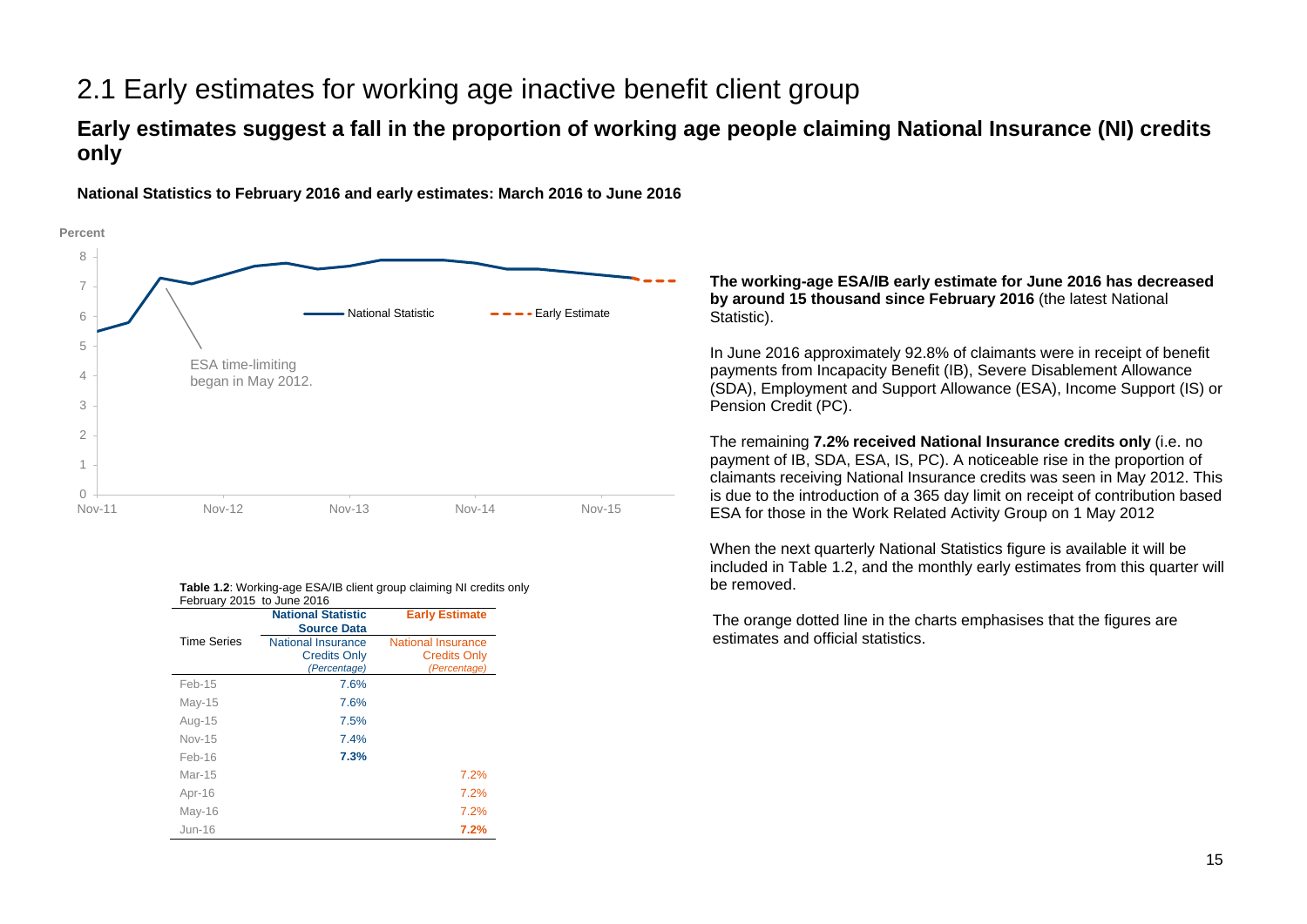# 2.2 Early estimates for Income Support Lone Parent (ISLP) client group

An estimate of the number of working age people claiming Income Support (with a child under 16 and no partner) in advance of formal National Statistics publication.

# **Early estimates suggest a continued fall in the number of people in the Income Support Lone Parent client group**



#### **National Statistics to February 2016 and early estimates: March 2016 to June 2016**

### **Main Messages**

**The working age ISLP early estimate for June 2016 is 415 thousand to the nearest 5,000.** This represents a fall of 1.3 per cent since February 2016 (the latest National Statistic).

The figures are estimates of the final National Statistic, to give an indication of their accuracy, over the past year the early estimates have been revised by an average of **0.2 per cent**. See graph (at left) and the notes section for more information.

The number of lone parents claiming Income Support has been affected by the Lone Parent Obligations policy changes which came into effect from 24 November 2008.

The orange dotted line in the chart emphasises that the figures are estimates and official statistics.

#### **Table 2.1**: ISLP client group February 2015 to June 2016

|                    | <b>National Statistic</b>             | <b>Early Estimate</b>                     |
|--------------------|---------------------------------------|-------------------------------------------|
| <b>Time Series</b> | Number of<br>Claimants<br>(Thousands) | <b>Number of Claimants</b><br>(Thousands) |
| Feb-15             | 448.11                                |                                           |
| $May-15$           | 441.62                                |                                           |
| Aug-15             | 437.38                                |                                           |
| $Nov-15$           | 424.56                                |                                           |
| $Feh-16$           | 420.34                                |                                           |
| $Mar-16$           |                                       | 420.00                                    |
| Apr-16             |                                       | 420.00                                    |
| May-16             |                                       | 415.00                                    |
| $Jun-16$           |                                       | 415.00                                    |

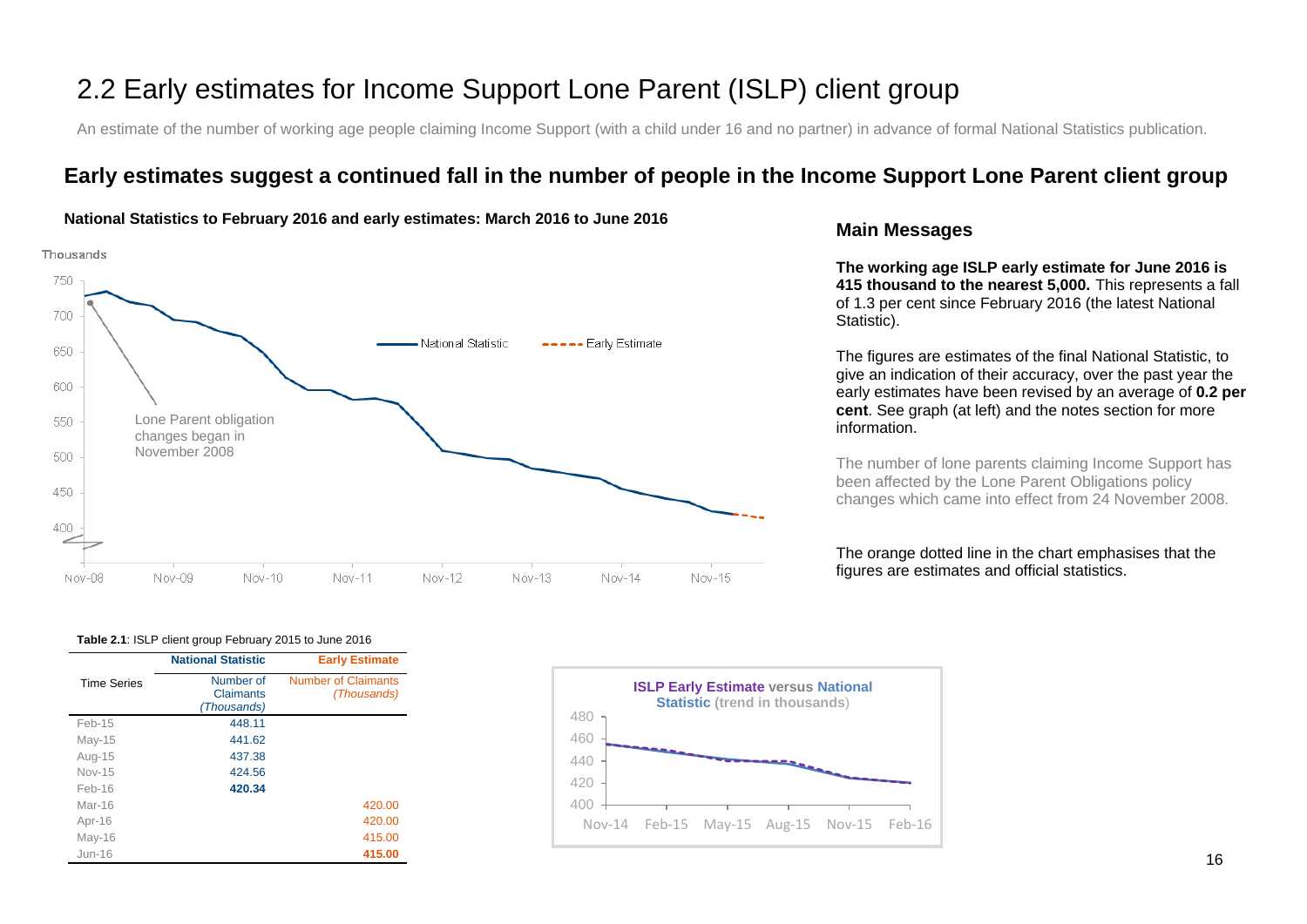

# <span id="page-16-0"></span>3.1 National Statistics – Pensioner client group and State Pension

The Pensioner client group covers claimants, over State Pension age, of at least one of the following benefits: State Pension, Pension Credit, Attendance Allowance, Widow's Benefit, Disability Living Allowance, Incapacity Benefit, and Severe Disablement Allowance. They are split into statistical groups that reflect their main reason for claiming benefit.

State Pension (SP) was introduced on 1st January 1909 and is paid to people who have reached the state pension age and who fulfil the residency and contributions conditions. The age at which men and women reach State Pension age is gradually increasing. Under current legislation, State Pension age for women will equalise with State Pension age for men at 65 in 2018. Both men's and women's State Pension age will increase from 65 to 66 between December 2018 and October 2020. The Pensions Bill 2013-14 contains provision for a State Pension age of 67 to be reached by 2028.

# **The number of people within the Pensioner client group (and on State Pension) is generally increasing**

The Pensioner client group is predominately made up of State Pension recipients

Pensioner client group and State Pension recipients May 2005 to February 2016



### **Main Messages**

**At February 2016, there were 13.07 million claimants in the Pensioner client group**, an increase of 2 thousand since February 2015. Of these, 14.8% were in receipt of Pension Credit. 50.1% of these Pension Credit claimants were also claiming Attendance Allowance or Disability Living Allowance.

See **[Tabulation](http://tabulation-tool.dwp.gov.uk/100pc/pa/ccdate/ccpencomb/a_carate_r_ccdate_c_ccpencomb.html)** for supporting data.

**At February 2016, there were 12.94 million claimants of State Pension**, a rise of 5 thousand on a year earlier.

The average weekly amount in payment at February 2016 was **£130.89**, a rise of £3.70 since February 2015.

 **State Pension claimants by Gender at February 2016\*** \*Pictorial representation rounded to the nearest 10%



See **[Tabulation](http://ifdnsas1/modstats/updateAug15/100pc/pa/ccdate/ccpencomb/a_carate_r_ccdate_c_ccpencomb.html)** for supporting **State Pension** data and additional breakdowns.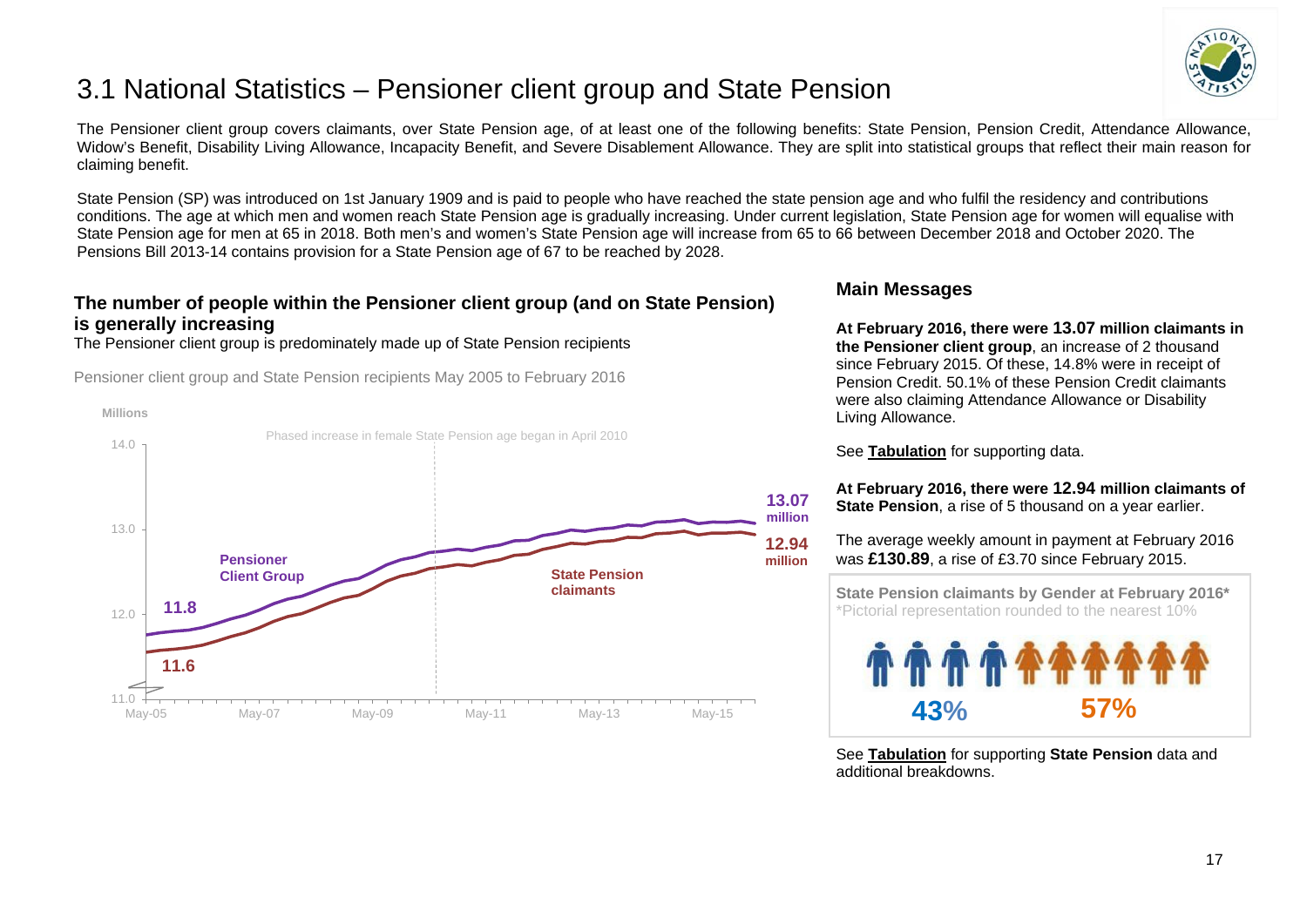# 3.2 National Statistics – Pension Credit



Pension Credit (PC) was introduced on 6th October 2003 and replaced Minimum Income Guarantee (MIG). For people aged over the female state pension age, the Guarantee Credit element guarantees an income at a set level. People aged 65 or over (and couples where one member is 65 or over) may also be entitled to Savings Credit if they have modest income from savings, investments or a second pension.

# **The number of people on Pension Credit is falling**

Pension Credit recipients: May 2005 to February 2016



### **Main Messages**

**At February 2016, there were 2.01 million claimants of Pension Credit** (**2.40 million including partners**), a fall of 167 thousand on the previous year.

This fall is due to the increase in the female State Pension age, which is also the age at which people become eligible for Pension Credit, see background note for further details.

Of these Pension Credit claimants, **955 thousand claimed Guarantee Credit only**, **688 thousand claimed Guarantee and Savings Credit**, and **367 thousand were claiming Savings Credit only.**

The average weekly amount of Pension Credit in payment at February 2016 was **£56.34**, an increase of £0.09 since February 2015.

 **Pension Credit claimants by Gender at February 2016\*** \*Pictorial representation rounded to the nearest 10% **38% 62%**

See **[Tabulation](http://tabulation-tool.dwp.gov.uk/100pc/pc/ccdate/pctype/a_carate_r_ccdate_c_pctype.html)** for supporting **Pension Credit** data and additional breakdowns.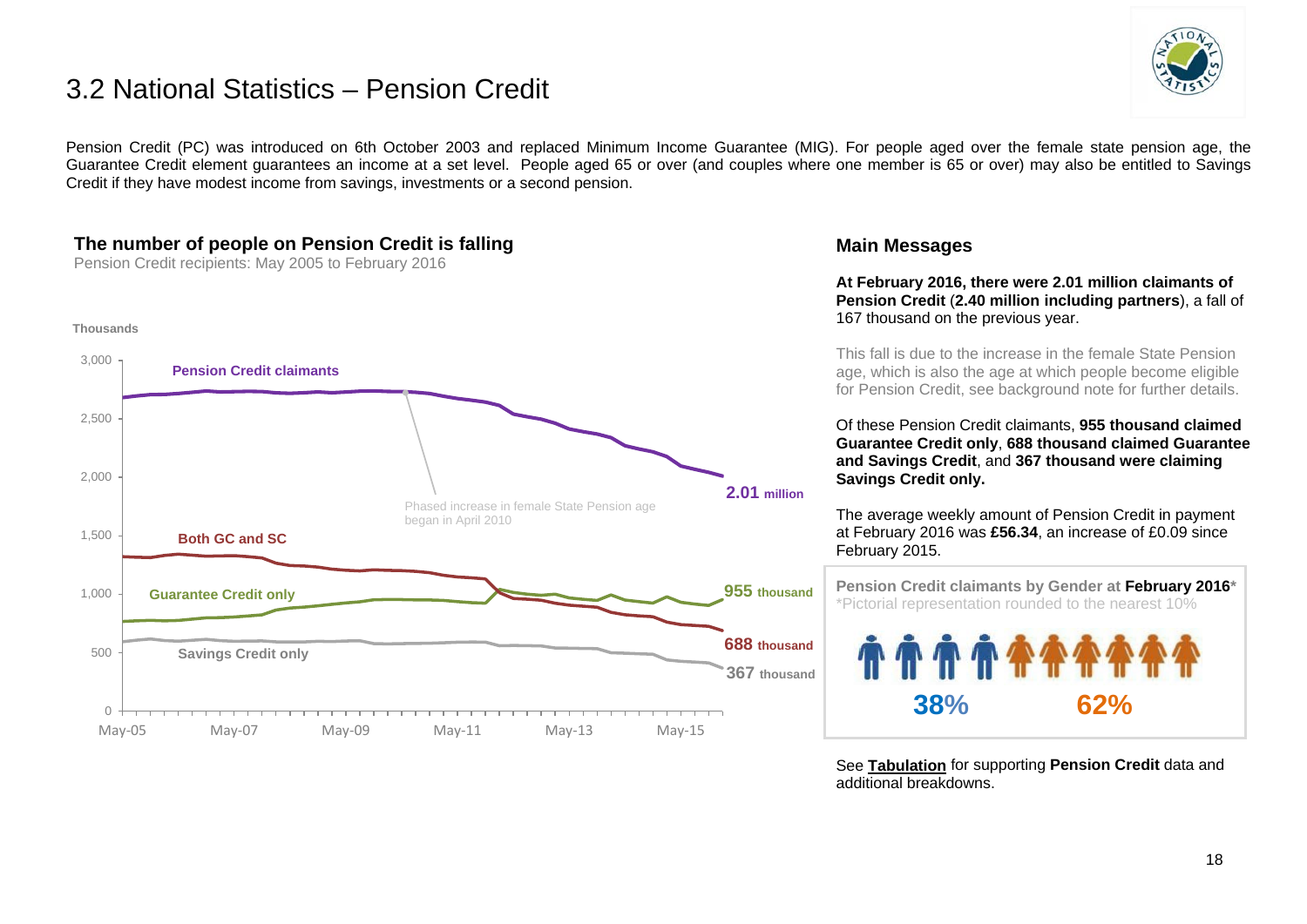

# <span id="page-18-0"></span>4.1 National Statistics – Attendance Allowance and Carer's Allowance

Attendance Allowance (AA) was introduced on 6th December 1971 and is a benefit for people over the age of 65 who are so severely disabled, physically or mentally, that they need a great deal of help with personal care or supervision. Those requiring constant help receive the higher rate of benefit.

Carer's Allowance (CA) was introduced on 5th July 1976; it is paid to carers who look after a severely disabled person for at least 35 hours a week. The severely disabled person must be getting either higher or middle rate Disability Living Allowance (DLA) care component or AA or maximum rate Constant Attendance Allowance with their War Pension or Industrial Injuries Disablement Benefit.



#### **Attendance Allowance recipients:**

August 2003 to February 2016



Increased by 6 thousand in the year to February 2016



#### See **[Tabulation](http://tabulation-tool.dwp.gov.uk/100pc/aa/tabtool_aa.html)** for supporting **AA** data and additional breakdowns.

#### **The number of people receiving Carers Allowance continues to rise**

#### **Carers Allowance recipients:**

August 2003 to February 2016





Of the total number claiming Carers Allowance (1,184 thousand, 35% (409 thousand) were entitled to the benefit but receiving no payment.



See **[Tabulation](http://tabulation-tool.dwp.gov.uk/100pc/ca/tabtool_ca.html)** for supporting **CA** data and additional breakdowns.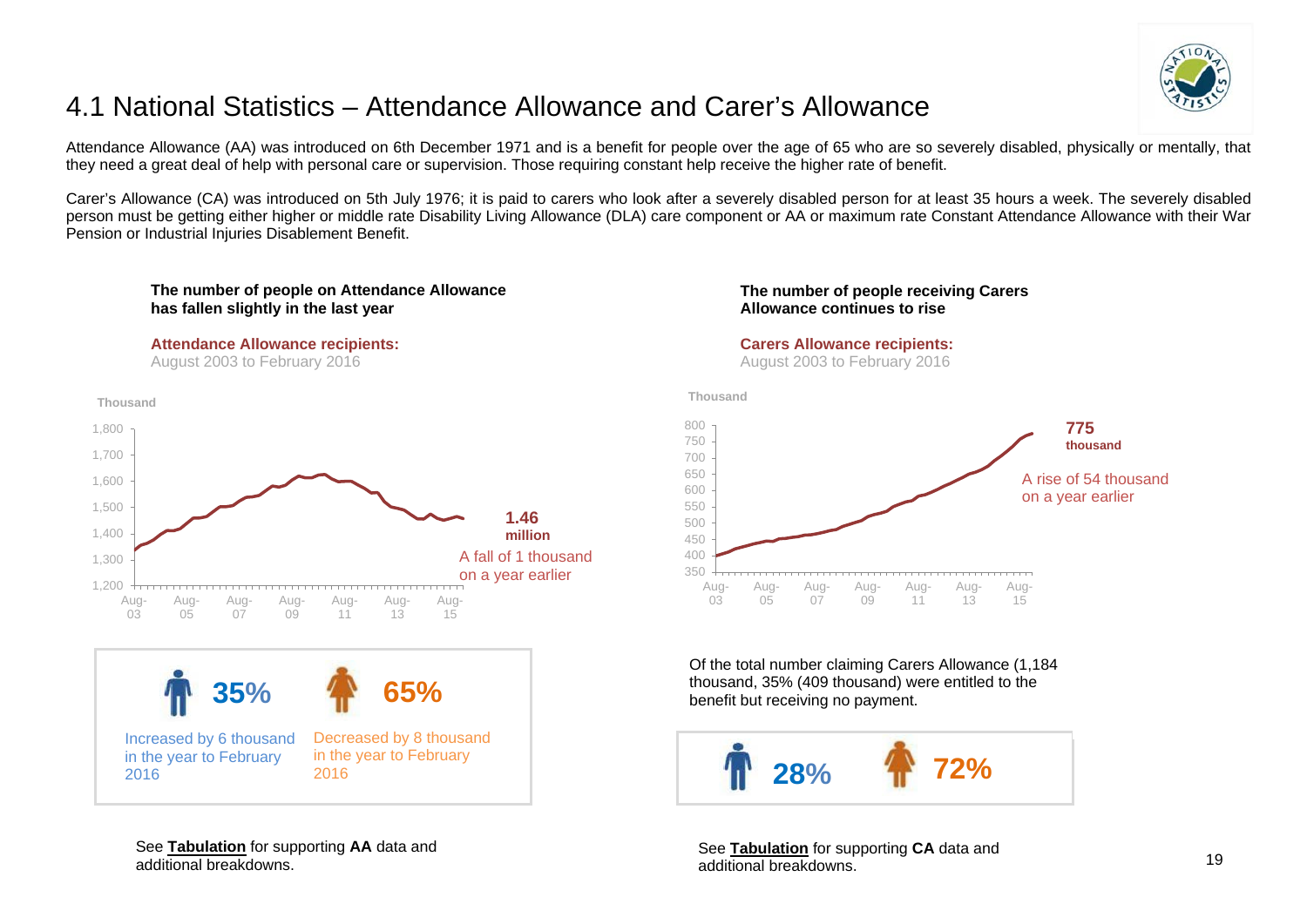# 4.2 Official Experimental Statistics - Personal Independence Payment and Disability Living Allowance

Disability Living Allowance (DLA) was introduced on 1st April 1992 and is a benefit for people who became disabled before the age of 65 and who need assistance with personal care or mobility. From 8 April 2013, Disability Living Allowance for people of working age was replaced by Personal Independence payment (PIP) for new claims. PIP is also gradually replacing existing DLA claims for people of working age. PIP helps with some of the extra costs caused by long-term disability, ill-health or terminal illhealth.

## **The number of people on PIP is rising as the number of people on Disability Living Allowance continues to fall**

Personal Independence Payment/Disability Living Allowance claimants since May 2013



**Note**: The DLA caseload includes 413 thousand (14%) children, 1.46 million (51%) working age and 1.02 million (35%) pension age (a very small number were of unknown age). PIP includes a small number of claims over working age. During reassessment, a small number of DLA claims (currently less than 1% of all cases) may be included in both the DLA and PIP caseload figures - this is due to timing differences within the 2 separate benefit reporting systems.

### **Main Messages**

At February 2016 (the latest comparable time period), there were a **total of 3.62 million claimants of Personal Independence Payment and Disability Living Allowance**, an increase of 128 thousand (4%) on a year earlier.

The number of people claiming **Disability Living Allowance has fallen (by 231 thousand) in the year to February 2016 to 2.90 million,** whereas the number of people claiming **Personal Independence Payment has increased (by 359 thousand) to 725 thousand**, of which **212 thousand were reassessed Disability Living Allowance claims.**



See **[Tabulation](http://tabulation-tool.dwp.gov.uk/100pc/dla/tabtool_dla.html) or [Stat-Xplore](https://stat-xplore.dwp.gov.uk/)** for full supporting data.

At the end of April 2016 (the latest PIP data available), there were **805 thousand Personal** I**ndependence Payment claims in payment.** Up until this point there had been **1.75 million registrations, 1.53 million clearances** and **223 thousand claims were still outstanding.** 

Further PIP information and breakdowns are available via the latest statistical [first release.](https://www.gov.uk/government/collections/personal-independence-payment-statistics) Note PIP statistics are Official Experimental.

Statistical disclosure control has been applied to PIP Statistics in order to avoid the release of confidential data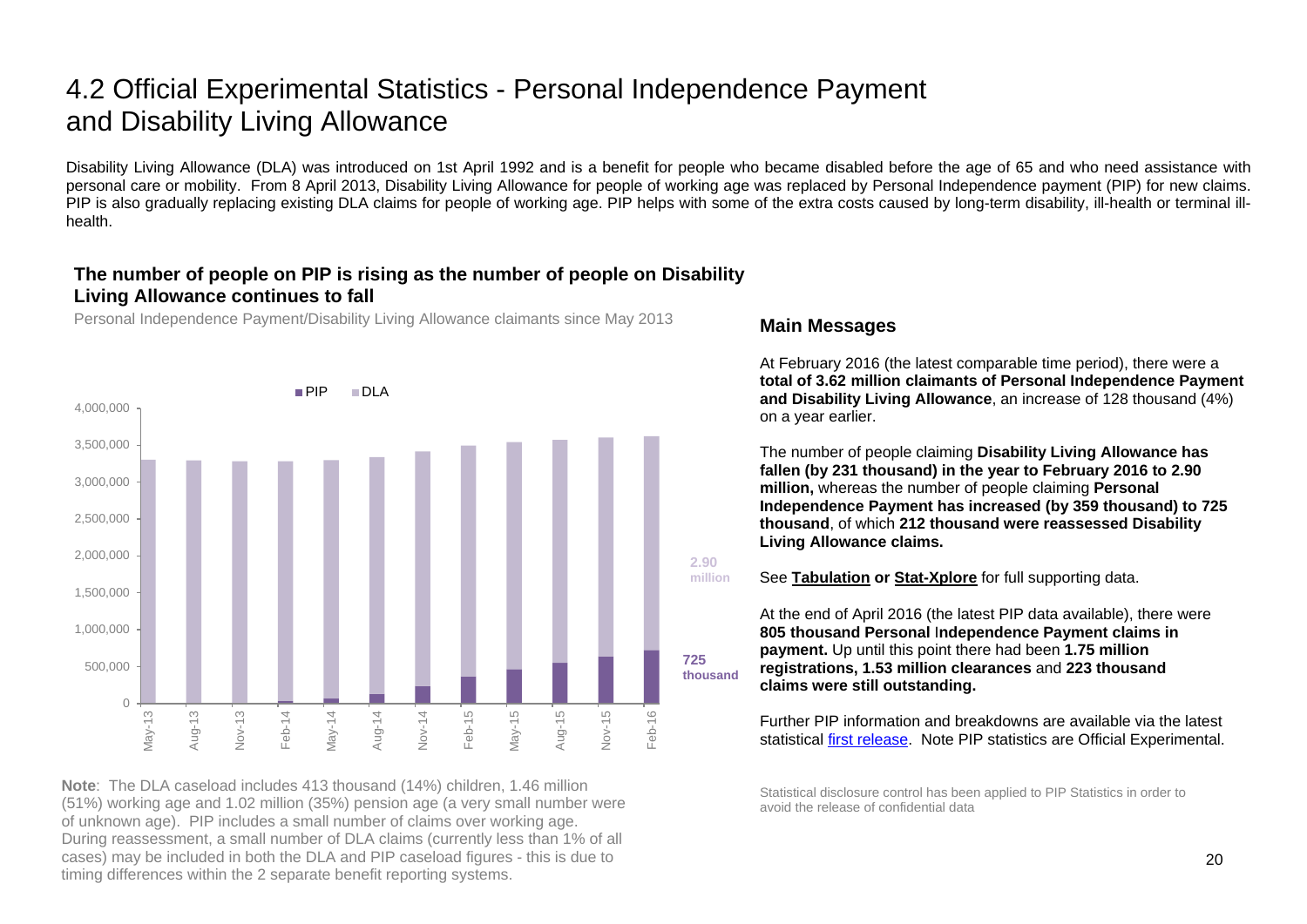

# 4.3 National Statistics – Industrial Injuries Disablement Benefit

Industrial Injuries Disablement Benefit (IIDB) was introduced on 5th July 1948 and is a benefit for people who are disabled because of an industrial accident or prescribed industrial disease. Since 1st October 1986 any claim resulting in an assessment of less than 14% disabled does not normally attract benefit.

# **The number of people on IIDB and/or Reduced Earnings Allowance is changing at a very slow rate**

Industrial Injuries Disablement Benefit and Reduce Earnings Allowance in payment: December 2002 to December 2015

**Thousands**

### **Main Messages**

breakdowns.

There were just under **300 thousand people claiming under the Industrial Injuries Disablement Benefit scheme** (in total) in December 2015, of whom 68.2% received **Industrial Injuries Disablement Benefit only** (**204 thousand**), 15.3% received **Reduced Earnings Allowance only** (**46 thousand**), and 16.5% **received both** (**49 thousand**).

The number of people claiming IIDB benefit has dropped slightly (by 2.0%) since December 2014. The average weekly payment at December 2015 was **£53.97**.

See **[Tables](https://www.gov.uk/government/organisations/department-for-work-pensions/series/industrial-injuries-disablement-benefit-quarterly-statistics)** for supporting **IIDB** data and additional



Dec-02 Dec-03 Dec-04 Dec-05 Dec-06 Dec-07 Dec-08 Dec-09 Dec-10 Dec-11 Dec-12 Dec-13 Dec-14 Dec-15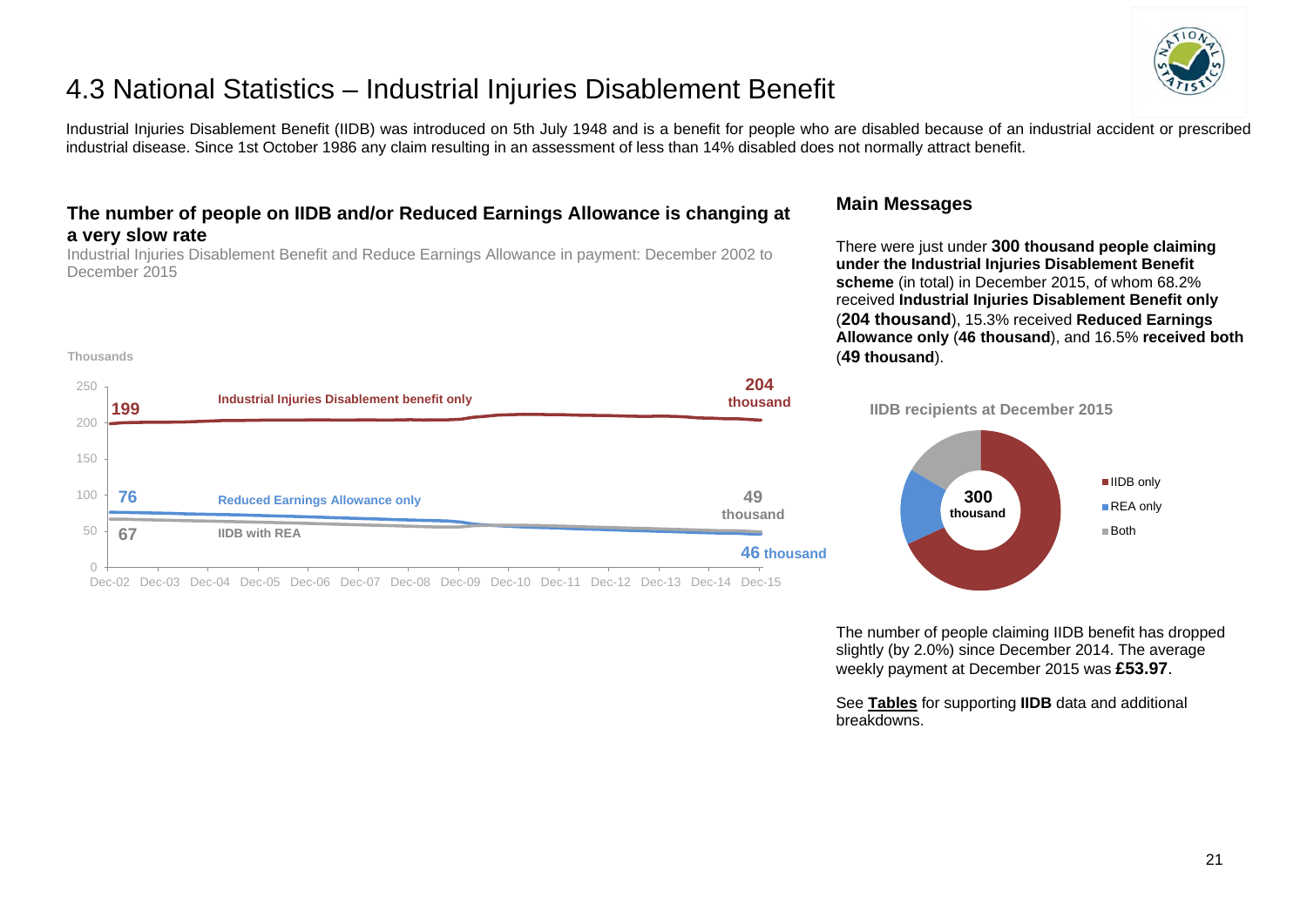

# <span id="page-21-0"></span>5.1 National Statistics – Child Support Agency cases

The Department for Work and Pensions (DWP) is responsible for the child maintenance system in Great Britain. It funds information and support for separating parents and runs the statutory child maintenance schemes, currently operated through the Child Support Agency (CSA).

DWP assumed responsibility for the CSA from the Child Maintenance and Enforcement Commission on the 1 August 2012, following an announcement on 14 October 2010 that the Commission would become an executive agency of DWP as part of the Public Bodies Reform. The Commission had responsibility for the CSA between the 1 November 2008 and the 31 July 2012, prior to that DWP had responsibility for the CSA.

On the 10 December 2012 a new Child Maintenance Scheme was launched. The scheme was introduced on a pathfinder approach. All new applications are now being accepted onto the 2012 scheme. The CSA QSS excludes cases on the 2012 scheme. [Experimental statistics](https://www.gov.uk/government/collections/statistics-on-the-2012-statutory-child-maintenance-scheme) on the 2012 scheme are published separately.



#### **Live Caseload by Scheme:** March 2012 to March 2016 **Cases Contributing Towards Current Liability:** March 2012 to March 2016



### **Main Messages**

- At the end of March 2016, the **CSA live caseload stood at 1.22 million.**
- In the quarter ending March 2016, **92.1%** of all cases in which maintenance was due had either received maintenance via the CSA collection service, or had a maintenance direct arrangement in place.

From 25 November 2013, **all new applications** for child maintenance are made under the [2012 Scheme.](https://www.gov.uk/government/collections/statistics-on-the-2012-statutory-child-maintenance-scheme) Consequently, the 1993 and 2003 Scheme caseloads will steadily reduce as no new intake is received and cases close. For this reason the data on Uncleared work has not been updated and will no longer be included. See **[full release](https://www.gov.uk/government/organisations/department-for-work-pensions/series/child-support-agency-quarterly-summary-statistics--2)** for latest available **CSA statistics.**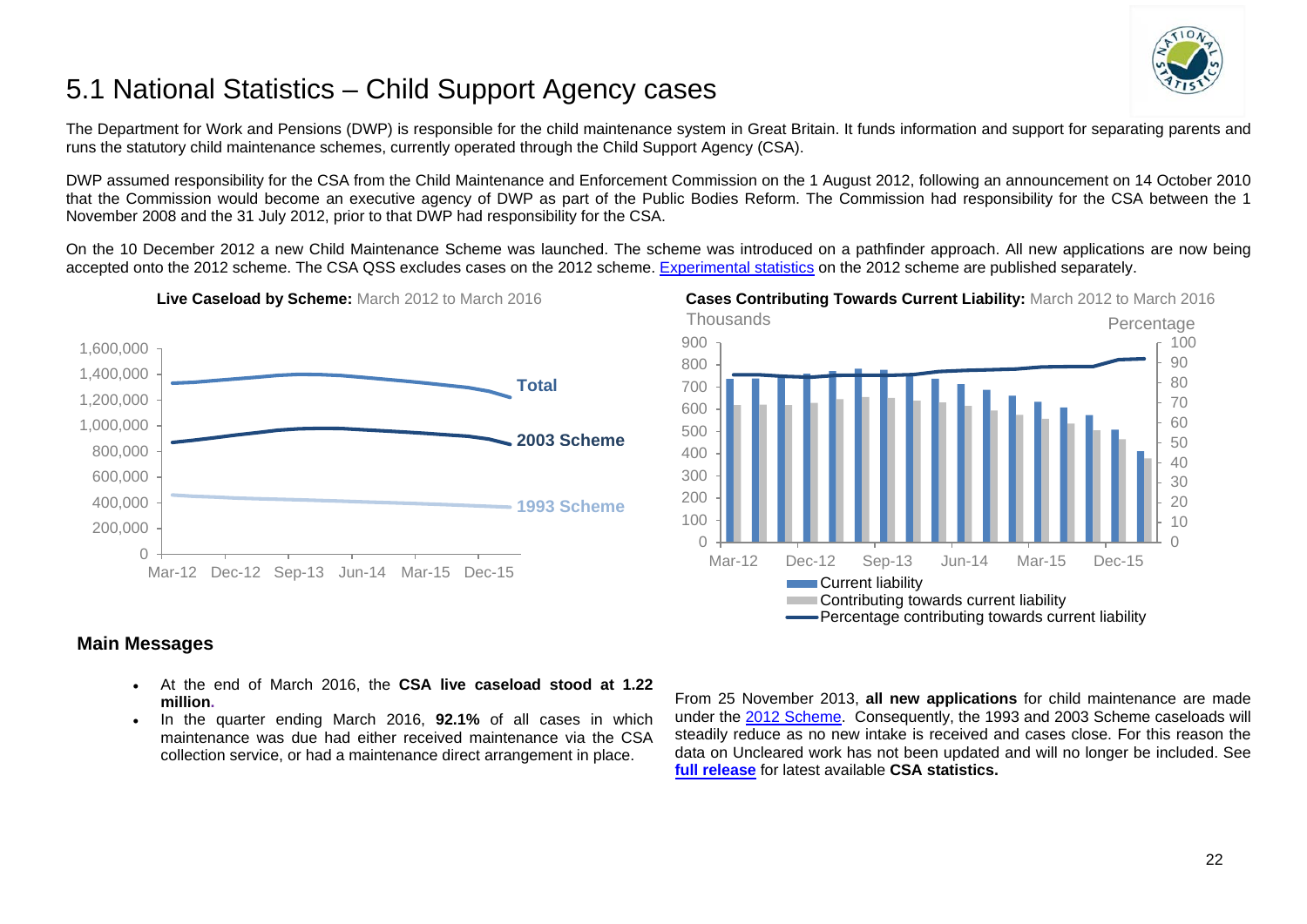

# <span id="page-22-0"></span>5.2 National Statistics – Maternity Allowance

Maternity Allowance (MA) is usually paid to women who have worked and paid full National Insurance (NI) contributions in the relevant test period, and who don't qualify for Statutory Maternity Pay. Maternity Allowance is paid for 39 weeks, at the earliest starting 11 weeks before the baby is due. If the woman does any paid work during this period, she cannot get the allowance for that time. It is payable at various rates, dependent on circumstances.

# **The number of people on Maternity Allowance varies slightly throughout the year, but is fairly consistent over time**

All Maternity Allowance cases (current spells): February 2010 to February 2016



The average weekly payment in February 2016 for those spells (across All rates) commencing in the period 1<sup>st</sup> December 2015 to 29<sup>th</sup> February 2016 was £139.58.

## **Main Messages**

At February 2016, there were **61 thousand current spells of Maternity Allowance** across all areas (including Overseas) of whom 2% of claimants were aged under 20, 17% were aged 20-24, 29% were aged 25-29, 29% were aged 30-34, 18% were aged 35-39 and 4% were aged 40 or over.

**Maternity Allowance spells by age at February 2016**



See **[Tables](https://www.gov.uk/government/collections/maternity-allowance-quarterly-statistics)** for supporting **Maternity Allowance** data and additional breakdowns.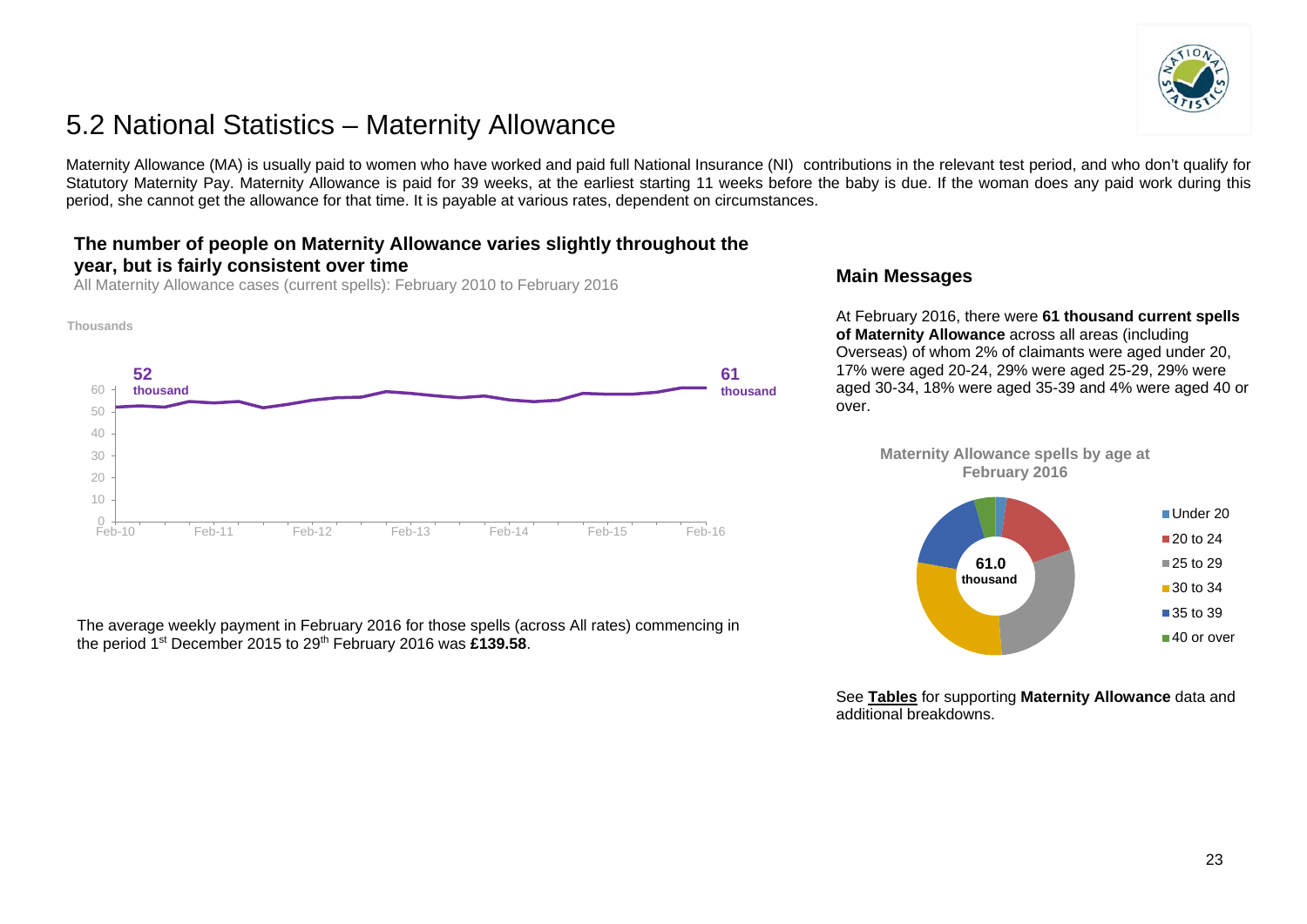

# <span id="page-23-0"></span>6.1 National Statistics – Housing Benefit

Housing Benefit (HB) was introduced on 1st April 1983 and is an income-related benefit designed to help people on low incomes pay for rented accommodation whether in or out-of-work*.* [Universal Credit](https://www.gov.uk/government/collections/universal-credit-statistics) was introduced in April 2013 and will abolish Housing Benefit as it is rolled out.

### **The number of people on Housing Benefit is generally decreasing**

Housing Benefit recipients: June 2012 to May 2016





Further information on **Housing Benefit** can be found via **[Stat-Xplore](https://stat-xplore.dwp.gov.uk/)** which provides users with an interactive visualisation tool to produce charts, graphs and tables, downloadable in a number of different formats. A set of summary tables on **Housing Benefit** claimants can also be found **[here](https://www.gov.uk/government/collections/housing-benefit-and-council-tax-benefit-caseload-statistics--2)**.

### **Main Messages**

.

At May 2016, there were **4.68 million recipients of Housing Benefit**, of whom almost three-quarters were aged under 65. **The average weekly amount of Housing Benefit was £96.03.**

**68.6%** of Housing Benefit recipients were **tenants in the Social Sector**.

**87.1%** of the 1.47 million Private Sector Housing Benefit recipients were **receiving the Local Housing Allowance**.

**61.0%** of Housing Benefit recipients were **also in receipt of Income Support, income-based Jobseeker's Allowance, income-based Employment and Support Allowance or Pension Credit (Guarantee Credit).**

As at May 2016, **432 thousand** Housing Benefit claimants (of working age) **had a reduction to their Housing Benefit weekly award amount as a result of the removal of the spare room subsidy**. This represents less than 10 per cent of the total Housing Benefit caseload.

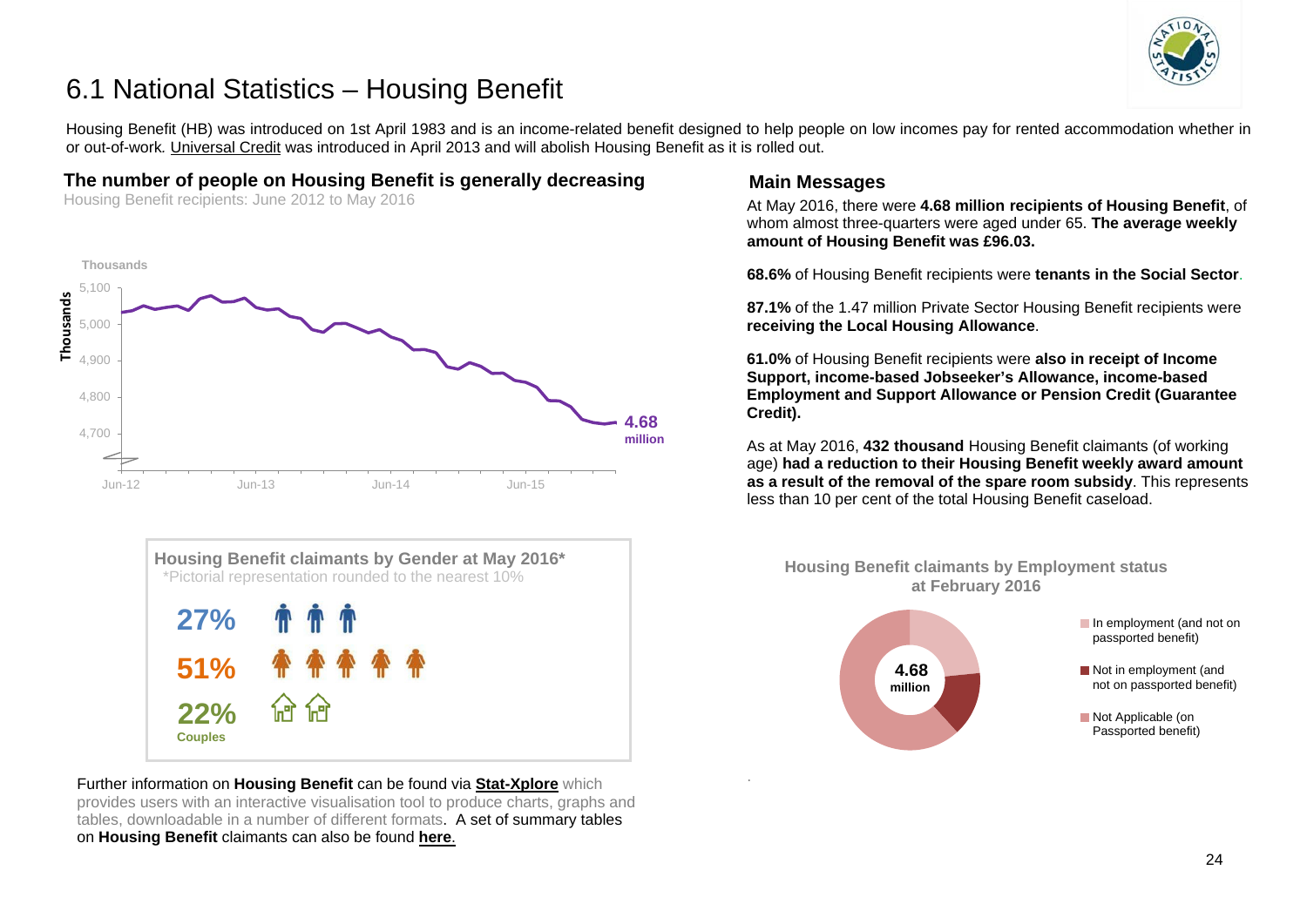# <span id="page-24-0"></span>About these statistics

<span id="page-24-1"></span>[Universal Credit](https://www.gov.uk/government/collections/universal-credit-statistics) was introduced in pathfinder areas of North West England in April 2013. Since October 2013, it has progressively been rolled out to other areas. Universal Credit will be replacing income-related Employment and Support Allowance, income–related Jobseeker's Allowance, Housing Benefit, Income Support, Working Tax Credit and Child Tax Credit. It is now available in all Jobcentre Plus offices to single claimants, and is being expanded across the country to include all claimant types via the Full Service. We do not currently include statistics on the Full Service.

The ONS [Experimental Claimant Count](https://www.nomisweb.co.uk/query/select/getdatasetbytheme.asp?theme=72) is the headline indicator of the number of people claiming benefits principally for the reason of being unemployed. Prior to May 2013 the Claimant Count was Jobseeker's Allowance only but since then has included Universal Credit claimants.

- From May 2013 to October 2013, the Claimant Count included all Universal Credit claimants including those both in and out of work. Figures for this period are likely to overstate the number of unemployed Universal Credit claimants.
- From November 2013 to March 2015, the Claimant Count included all Universal Credit claimants who had not worked in the reference **period**. This is an improved estimate of the number of unemployed Universal Credit claimants at a point in time, but will understate the number as it excludes some claimants who were not in work on the reference **date**.
- From April 2015 onwards, the Claimant Count includes all Universal Credit claimants who are required to actively seek and be available for work, which will include some claimants who are in work with very low earnings, on the reference date. This measure more closely matches the definition of the Claimant Count stated above.

The age at which men and women reach State Pension age is gradually increasing. There are also changes to the way users can analyse benefit recipients as a proportion of the working population. The changes will introduce a small increase to the number of working age benefit recipients and a small reduction to the number of pension age recipients. More information can be found in the [State Pension age methodological note.](https://www.gov.uk/government/uploads/system/uploads/attachment_data/file/181343/spa-timetable.pdf)

The number of lone parents claiming Income Support has been affected by the Lone Parent Obligations policy changes which came into effect from 24 November 2008. As a result, new and repeat claimants with the following conditions were no longer entitled to Income Support:

- A youngest child aged 12 or over from November 2008;
- A youngest child aged 10 or over from October 2009;
- A youngest child aged 7 or over from October 2010.

The Welfare Reform Act 2012 introduced further changes and from May 2012 lone parents are only eligible to claim Income Support until their youngest child is five years old.

# **Notes**

### **Known issues, changes and revisions**

Due to unforeseen technical problems the Benefit Flows Tabulation Tool, due for release alongside the Statistical Summary, has been delayed. Work to produce the Flows has commenced and their publication via the tabulation tool is expected to be completed by the end of August 2016. Further updates will be posted on Gov.uk and in the "Welfare and Benefits" community at http://www.statsusernet.org.uk.